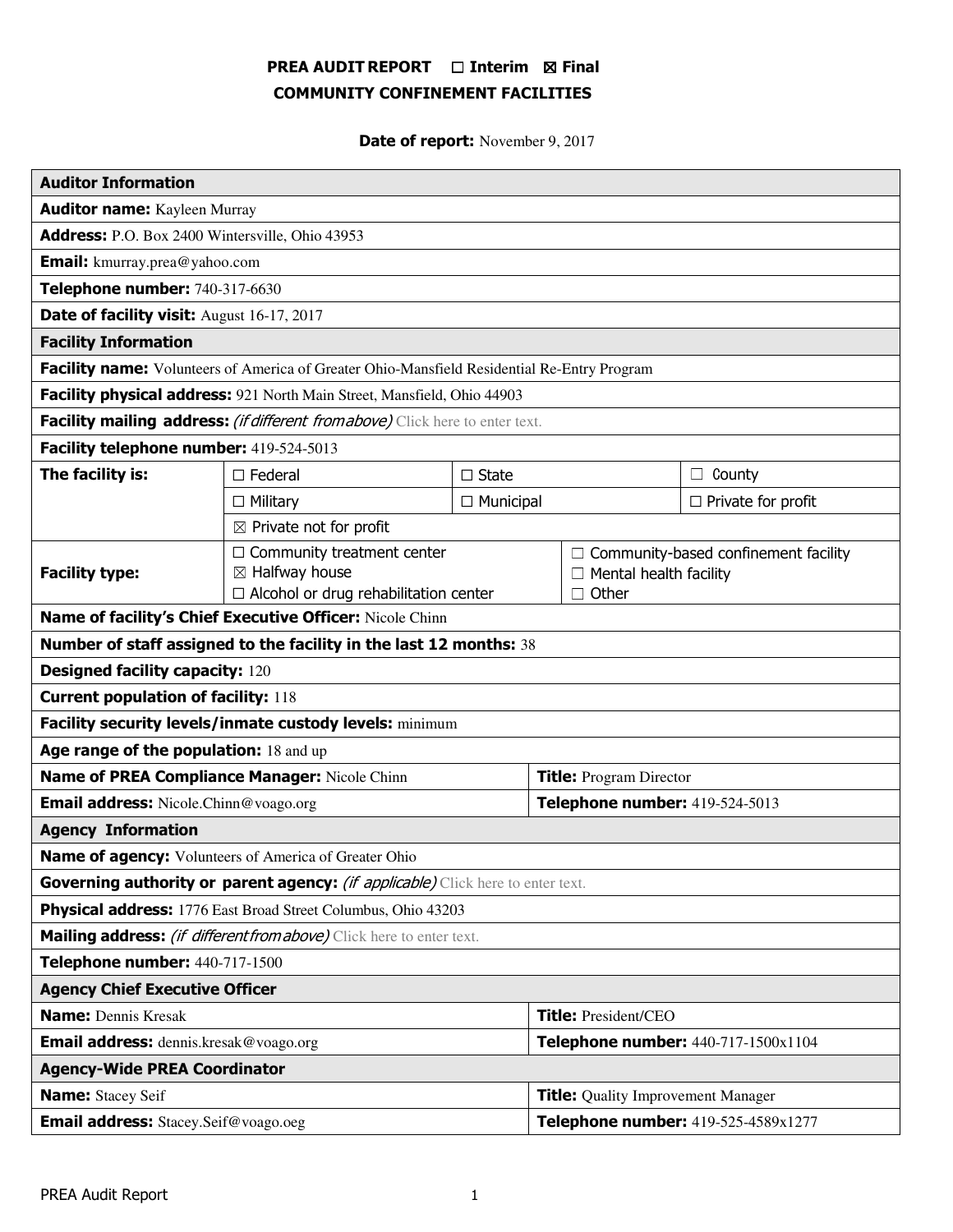### AUDIT FINDINGS

## NARRATIVE

The PREA audit for Volunteers of America of Greater Ohio-Mansfield Residential Re-Entry Program (MRRP) was conducted on August 16-17, 2017 in Mansfield, Ohio. Pre-Audit preparation consisted of a review of the pre-audit questionnaire and all supporting documentation for each of the standards (policies, training curriculum, resident education material, camera views, MOU's, and completed forms). This information was sent to the auditor on a flash drive and then mailed to the P.O. Box on file. On-site the auditor was provided with additional supporting documentation and allowed to review employee files and investigation reports.

During the audit, the auditor was provided a private area in which to complete work and interviews. The auditor conducted formal and information interviews of staff and residents. During the tour, the auditor noted PREA audit notices posted in both resident and staff areas in conspicuous places. The notices included the name and address of the PREA auditor and the date posted was approximately 6 weeks prior to the on-site audit. Also posted throughout the facility were postings that informed residents how to report an allegation, including anonymously, phone numbers and address of the emotional support agency, and for staff a posting of the agency's coordinated response plan.

Ten random residents from the five dorm units were interviewed plus one resident who requested to speak to the auditor. The resident who requested to speak to the auditor identified as being gay and wanted to speak privately concerning some perceived inappropriate, unprofessional behavior. The auditor was able to address the concerns of the resident with agency and facility management staff. The facility was able to develop a plan of action to address the concerns. During resident interviews, they were asked about their experience with PREA education, allegation reporting, communication with staff, safety, restrooms, knock and announcements, grievance procedures, pat downs, PREA posters and other handouts, and the zero tolerance policy. The resident who identified as being gay was also questioned on his concern for the housing unit or dorm and if it is a dorm selected because of his sexual orientation.

Staff interviewed included specialized staff. This includes the PREA Coordinator, Vice President of Program Operations, Director of Compliance and Quality Improvement, Director of Program Operations, Human Resource Manager, Human Resource Generalist, and the Director of Field Operations. The auditor was able to review Ohio Health Med Central Hospital's Sexual Assault Response Network of Central Ohio (SARNCO) MOU and website to confirm the scope of their services provided to residents at the facility. Random staff from each of the three shifts were interviewed. These staff were asked about PREA training, how to report, whom to report, filing out reports, investigations, conducting interviews, follow-up and retaliation monitoring, first responder duties, and the facility's coordinated response plan.

After a brief opening, the auditor toured both the male and female facilities. The tour consisted of examining all dorms, bathrooms, group rooms, outside recreation areas, day rooms, operations post, utility areas, kitchen, and maintenance areas. The auditor gave a closeout that included some of the immediate findings.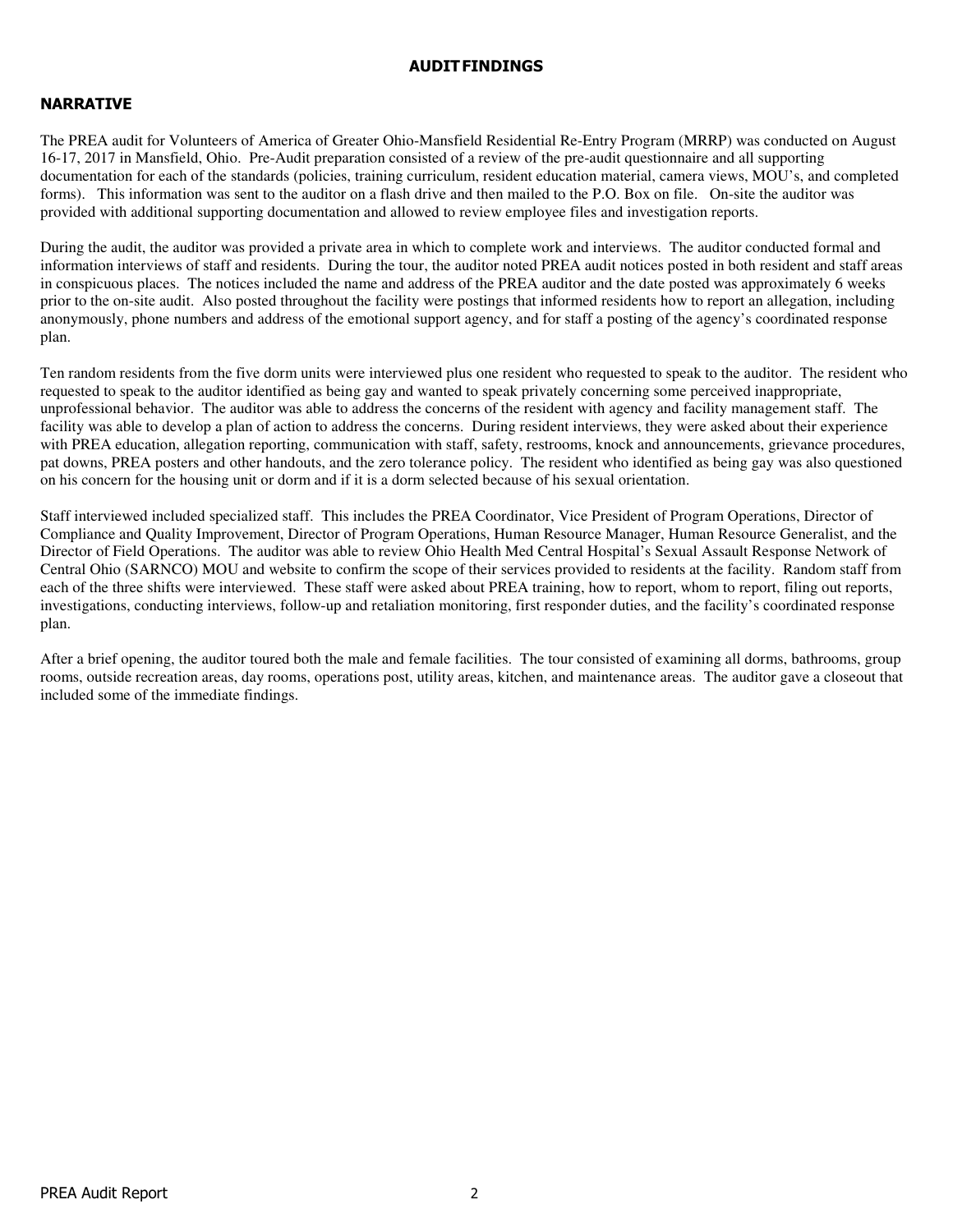## DESCRIPTION OF FACILITY CHARACTERISTICS

Volunteers of America of Greater Ohio-Mansfield Residential Re-Entry Program (MRRP) is a halfway house located in Mansfield, Ohio that serves both male felony offenders. The facility is a single level brick building that can house up to 120 offenders. To access the facility, all staff and visitors must be buzzed into the administrative lobby area. Staff can access all areas of the building with a key or electron key card. Visitors entering the building must sign-in at the desk and sign a PREA acknowledgment form. Residents have a separate entrance and must sign in/out at the main control desk. Residents will receive a pat down on camera. Residents who need a urinalysis will be escorted to the UDS bathroom the is located near the dining hall.

The facility has five dorm units including an honor dorm. The honor dorm has its own dayroom and unsupervised recreation yard access. There are eight bunk beds and a bathroom inside the dorm area. The honor dorm bathroom is equipped with two toilet stalls with doors, I urinal, and three individual shower stalls with curtains. Residents that identify as transgender or intersex, or residents that need moved due to a PREA allegation will be moved to this dorm. The other four dorm rooms are identically set up. There are fourteen bunk beds set up around the perimeter of the room. Between two dorm rooms is a dayroom that each dorm has access. The dayroom has a TV, games, and exercise equipment. There is a wall of windows that cover all dorm areas out into the hallway and the rooms are set up to provide clear line of site views. All dorms have camera surveillance. Residents are informed that they must dress in the bathroom. At the back of the building is an open recreation yard. A 12ft fence that includes 2ft of barbed wire surrounds the rec yard. The residents that are not housed in the honor dorm, share a bathroom across from the secondary control desk. This bathroom has an open entryway and divided into two sides. One side occupies four toilet stalls with doors and sinks, while the other side contains twelve shower stalls and six urinal stalls. The shower stalls are single use only and have curtains for privacy. The shower near the entrance is disable due to its visibility from the hallway. The resident laundry room, dining hall, and kitchen area all have camera surveillance. Residents that work in the kitchen are supervised by contracted Aramark staff.

The case manager hallway houses staff offices. Each office is equipped with a panic button. Pushing the button will sound an alarm and arm a flashing light. Residents are required to go to the main or secondary post and get permission to enter this area.

The male facility has 52 indoor and outdoor cameras. The electronic monitoring equipment is video only and can record and playback for up to thirty days. Leadership at the facility has the ability to live and playback the cameras at their desk tops. The facility has one head count per shift plus one extra random count. Resident Supervisor staff are required to complete circulations every 15-30 minutes. The facility increases circulations in blind spot areas.

The agency's mission is to "reach and uplift all people and bring them to the knowledge and active service of God. Volunteers of America, illustrating the presence of God through all that we do, serves people and communities in need, and creates opportunities for people to experience the joy of serving others. Volunteers of America measures its success in positive change in the lives of individuals and communities we serve."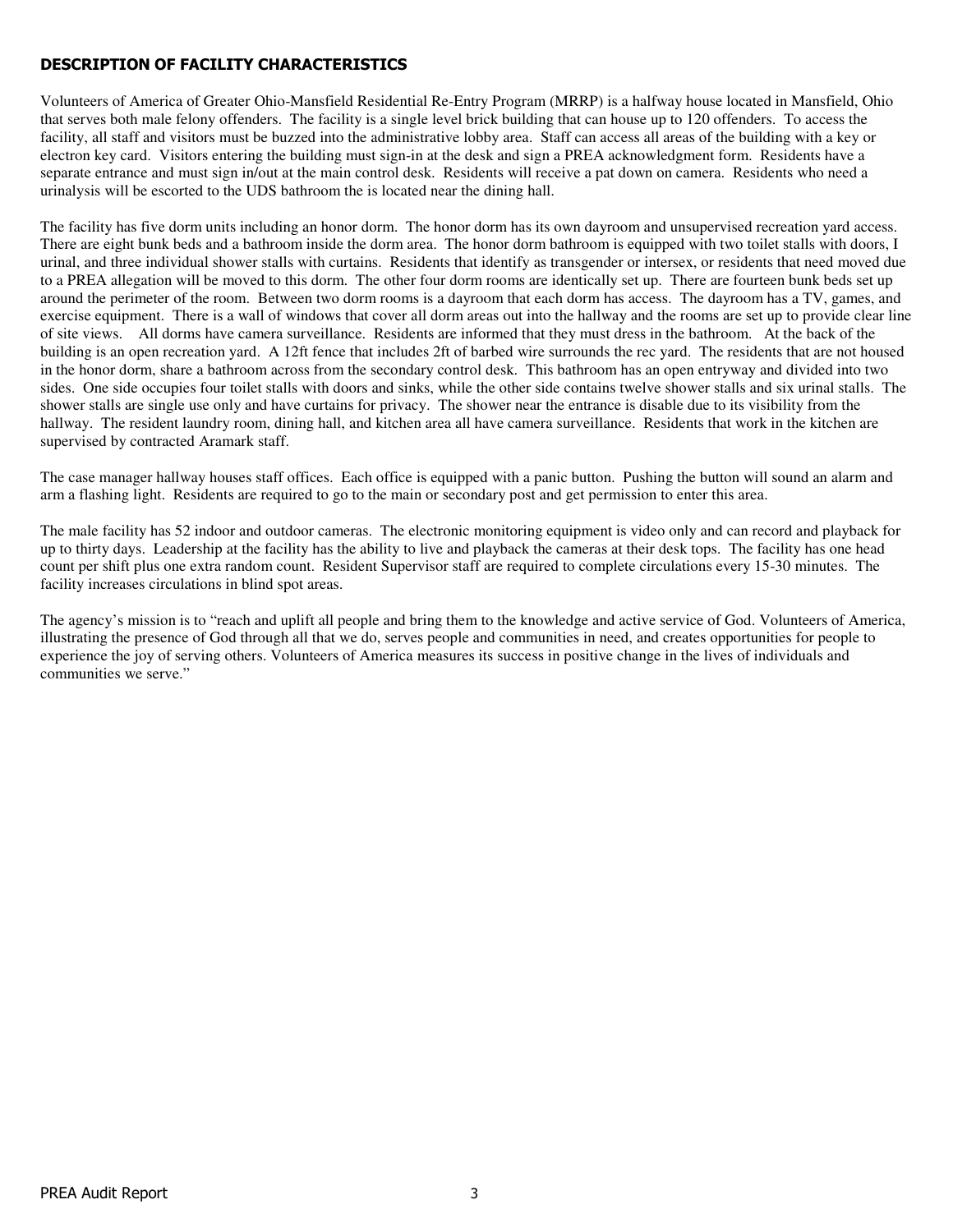## SUMMARY OF AUDIT FINDINGS

Volunteers of America of Greater Ohio-Mansfield Residential Re-Entry Program has had six PREA allegations during this audit cycle. The allegations were administratively investigated. Allegations that appeared to involved criminal activity were referred to the legal authority for a criminal investigation.

MRRP staff interviewed indicated that they received formal PREA training during orientation as well as online as part of their annual training. Staff on all three shifts including security and program staff were able to discuss their responsibility as a first responder, how to report or respond to an allegation of sexual abuse, sexual harassment, or retaliation. Staff seemed sure of their education and training and would be capable to responding to any allegation appropriately.

Residents interviews from both facilities seem well versed on their rights under the PREA standards and knew who and how they could report including anonymously. All residents receive information at intake with the phone number and address of inside and outside agencies that could help and knew the location of posters.

The MOUs Ohio Health and their partnership with SARNCO verify that forensic examinations and crisis services are in place. The agency has been working on getting an MOU with their local legal authority to conduct criminal investigations.

Overall, the auditor was left with the impression that the agency as a whole and the facility specifically take PREA compliance seriously. The agency has implemented policies and practices that allow facility leadership to provide their staff with training and equipment that ensures the safety of all residents.

Number of standards exceeded: 0

Number of standards met: 39

Number of standards not met: 0

Number of standards not applicable: 3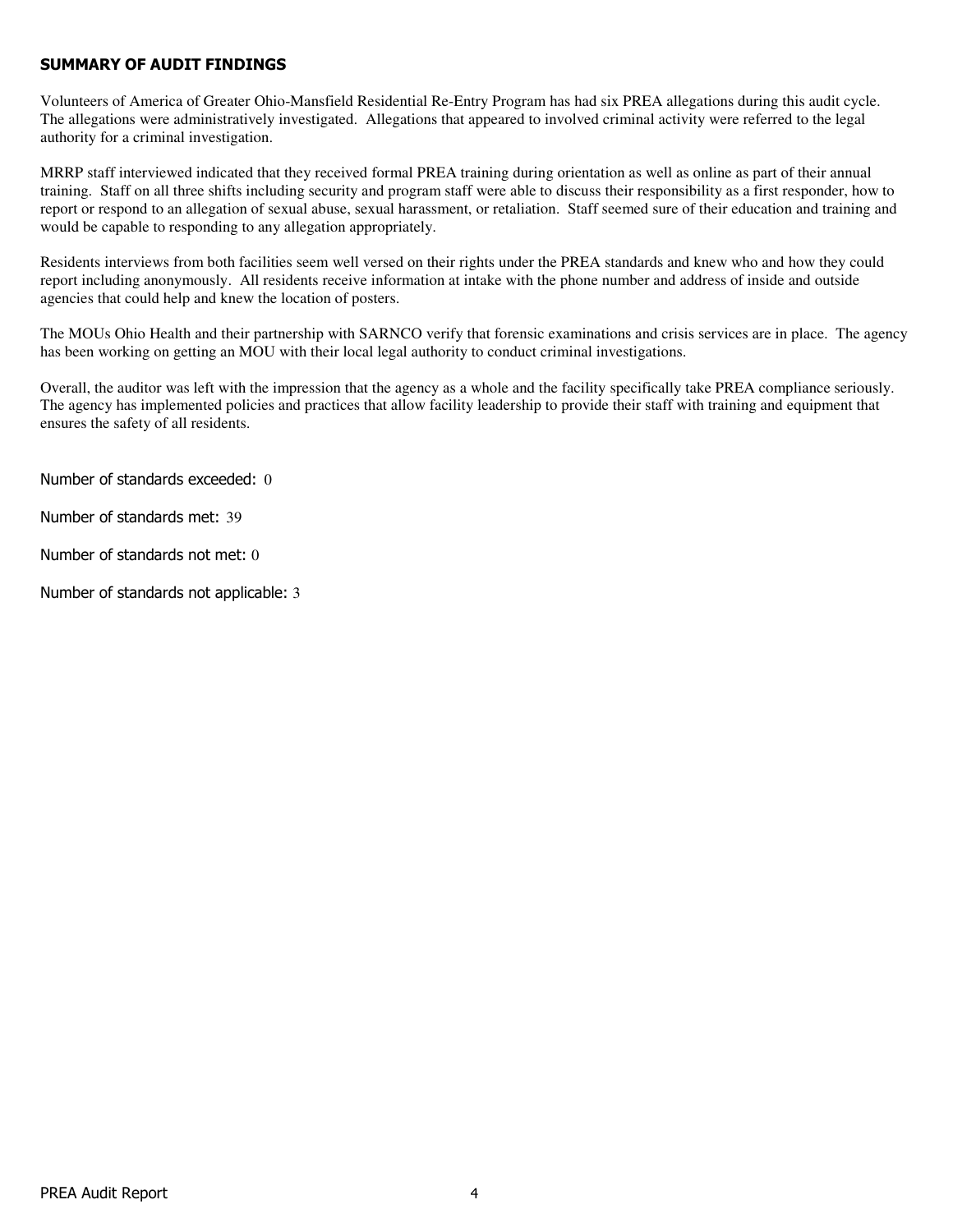## Standard 115.211 Zero tolerance of sexual abuse and sexual harassment; PREA Coordinator

- ☐ Exceeds Standard (substantially exceeds requirement of standard)
- $\boxtimes$  Meets Standard (substantial compliance; complies in all material ways with the standard for the relevant review period)
- ☐ Does Not Meet Standard (requires corrective action)

Auditor discussion, including the evidence relied upon in making the compliance or non-compliance determination, the auditor's analysis and reasoning, and the auditor's conclusions. This discussion must also include corrective action recommendations where the facility does not meet standard. These recommendations must be included in the Final Report, accompanied by information on specific corrective actions taken by the facility.

The facility has an agency wide written policy (policy 1700.01) mandating zero tolerance on all forms of sexual harassment, sexual abuse/assault, and sex sexual misconduct. The policy specifically defines what type of behavior is prohibited and the responsibilities of the PREA Coordinator in facilitating the agency's approach to preventing, detecting, and responding to sexual abuse and sexual harassment.

The agency-wide PREA Coordinator is the agency's Quality Improvement Manager. She reports to the agency's Director of Compliance and Quality Improvement. The auditor spoke with both the PREA Coordinator and her supervisor concerning the Coordinator's level of authority to develop, implement, and oversee the agency's efforts to comply with PREA standards. During staff interviews, the PREA coordinator indicated that she has enough time and authority to develop, implement, and oversee the facility's efforts to comply with the PREA standards. The Director of Compliance and Quality Improvement agreed that the PREA Coordinator has great latitude toward implementing policy and procedure where PREA is concerned.

The facility PREA Manager is the Program Director. The Program Director would report any PREA related issue directly to the PREA Coordinator. The Program Director works directly with the PREA Coordinator to ensure facility compliance with PREA standards. The Director indicates that she has ample time to comply with the standards.

Review: Policy and Procedure Interview with PREA Coordinator/Quality Improvement Manager Interview with Director of Compliance and Quality Improvement Interview with Program Director

## Standard 115.212 Contracting with other entities for the confinement of residents

- $\Box$  Exceeds Standard (substantially exceeds requirement of standard)
- ☐ Meets Standard (substantial compliance; complies in all material ways with the standard for the relevant review period)
- ☐ Does Not Meet Standard (requires corrective action)

Auditor discussion, including the evidence relied upon in making the compliance or non-compliance determination, the auditor's analysis and reasoning, and the auditor's conclusions. This discussion must also include corrective action recommendations where the facility does not meet standard. These recommendations must be included in the Final Report, accompanied by information on specific corrective actions taken by the facility.

N/A: The facility is a private agency and does not contract with other agencies for the placement of offenders

## Standard 115.213 Supervision and monitoring

 $\Box$  Exceeds Standard (substantially exceeds requirement of standard)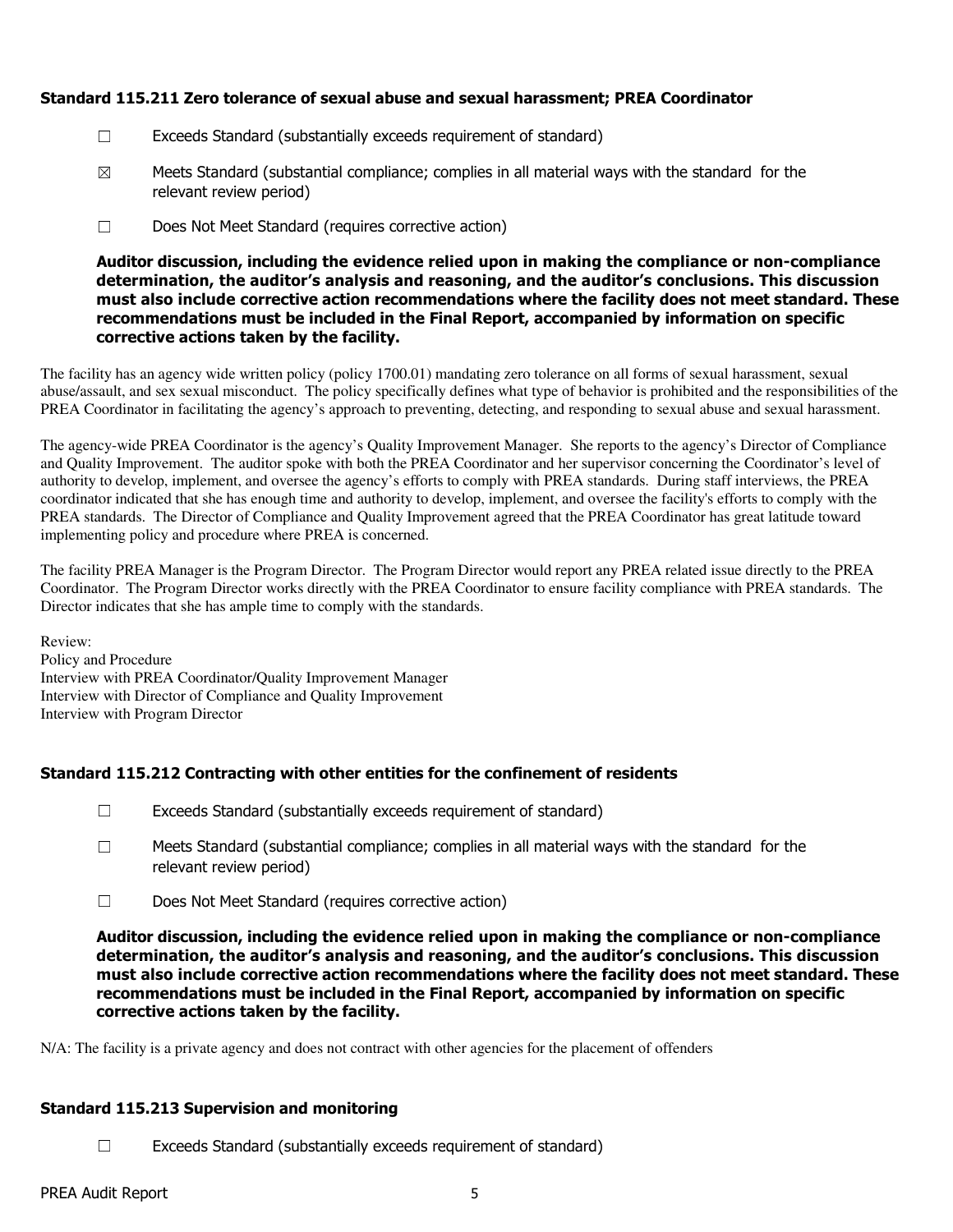- $\boxtimes$  Meets Standard (substantial compliance; complies in all material ways with the standard for the relevant review period)
- ☐ Does Not Meet Standard (requires corrective action)

Auditor discussion, including the evidence relied upon in making the compliance or non-compliance determination, the auditor's analysis and reasoning, and the auditor's conclusions. This discussion must also include corrective action recommendations where the facility does not meet standard. These recommendations must be included in the Final Report, accompanied by information on specific corrective actions taken by the facility.

The facility has a staffing plan that provides for adequate levels of staffing, and where appropriate video monitoring equipment to protect residents against sexual misconduct. The staffing plan reviews the facility layout, types of residents housed at the facility, and the number of allegations. Facility management has identified blind spot areas and developed an appropriate response to maintain safety and security of the facility. Movement throughout the facility is limited by areas only assessable with a key fob or staff using electronic lock doors that can be controlled by staff at the main post. Security staff is required to complete one head count per shift plus a random check along with at least one round each hour.

The development of the plan included the input of the PREA Coordinator and the PREA manager, along with the Director of Field Operations. The auditor has reviewed the agency's written policy concerning what information is to be contained in the staffing plan and the number of staff members required to operate each shift. A review of floor plans, camera placement, and identified blind spot areas was conducted by the auditor prior to the audit and during the walk through. During interviews with facility staff, the auditor was informed how staff placement, security mirrors, required head counts and circulations, and video monitoring are used to ensure maximum safety and security. There is a policy requirement to have the staffing plan reviewed annually and updated if necessary.

The facility reports that there have been no deviations to the staffing plan.

Review: Policy and Procedure Facility tours Facility staffing plan Screen shots of each camera angle Interview with PREA Coordinator Interview with Director of Program Operations Interview with Program Director

## Standard 115.215 Limits to cross-gender viewing and searches

- $\Box$  Exceeds Standard (substantially exceeds requirement of standard)
- $\boxtimes$  Meets Standard (substantial compliance; complies in all material ways with the standard for the relevant review period)
- ☐ Does Not Meet Standard (requires corrective action)

#### Auditor discussion, including the evidence relied upon in making the compliance or non-compliance determination, the auditor's analysis and reasoning, and the auditor's conclusions. This discussion must also include corrective action recommendations where the facility does not meet standard. These recommendations must be included in the Final Report, accompanied by information on specific corrective actions taken by the facility.

The facility does not permit body cavity or strip searches. The facility does conduct pat-down searches but does not allow for cross-gender pat-down searches. Pat-down searches are completed in a secure area in camera view. Security staff are trained during their orientation on how to properly complete a pat-down search. Supervisory staff monitor staff conducting pat-downs live or through camera review and make necessary corrective plans if necessary.

PREA Audit Report 6 The facility allows for residents to shower, perform bodily functions, and dress in areas not viewable to staff. Because rooms have windows on the doors and a camera, residents are instructed to dress in the bathroom and be completely dressed in all common areas of the facility.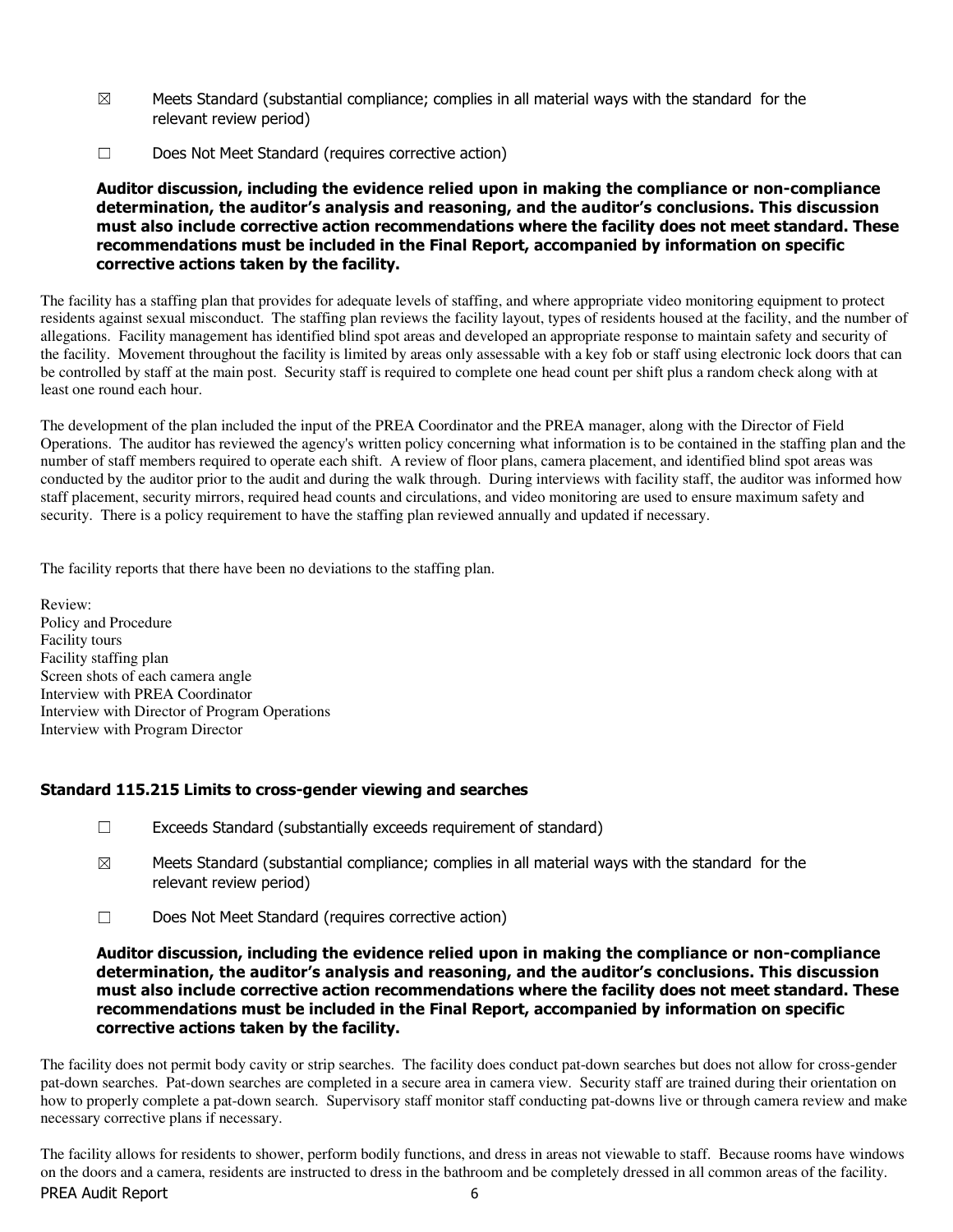The bathroom in the facility has showers and urinals on one side and toilets and sink on the other separated by a wall. The entrance to the bathroom is open to the main hallway area. The toilet stalls have doors and curtains that allows for security and privacy cover the individual shower stalls. During the tour, it was noted the first shower is nonfunctional due to its visibility to the corridor. The bathroom in the honor dorm has a solid door at its entrance and can only be used by the offenders housed in that dorm. The bathroom in this dorm is equipped with three individual stalls with curtains and toilet stalls with doors and one urinal. Staff coming into the bathroom for security checks; announce themselves before entering the bathroom and shower area.

The facility has not had an incident of incidental viewing.

The facility has not housed a transgender or intersex resident. Facility leadership has stated that they would in fact house a transgender/intersex resident and had an appropriate plan for housing safely. The agency has a policy for professional, respectful transgender/intersex pat downs and has trained staff appropriately.

Review: Policy and Procedures Facility tour Interviews with residents Interviews with staff Employee training records Interview with Director of Field Operations Interview with Clinical Supervisor Interview with PREA Coordinator Interview with Program Director

## Standard 115.216 Residents with disabilities and residents who are limited English proficient

- ☐ Exceeds Standard (substantially exceeds requirement of standard)
- $\boxtimes$  Meets Standard (substantial compliance; complies in all material ways with the standard for the relevant review period)
- ☐ Does Not Meet Standard (requires corrective action)

#### Auditor discussion, including the evidence relied upon in making the compliance or non-compliance determination, the auditor's analysis and reasoning, and the auditor's conclusions. This discussion must also include corrective action recommendations where the facility does not meet standard. These recommendations must be included in the Final Report, accompanied by information on specific corrective actions taken by the facility.

The agency has a policy that calls for the reasonable accommodations for residents that allows them to be able to benefit from program services. These services are for residents who maybe deaf, blind, intellectual, psychiatric, or speech disabilities, and for residents who may be limited English proficient. The facility identifies residents who may be limited English proficient and works with interpreters from the International Institute of Mansfield and collaborates with other community partners so that residents can benefit from all aspects of the facility's efforts to prevent, detect, and respond to sexual abuse and sexual harassment.

As part of the agency's PREA education program, staff are instructed to ensure that all aspects of PREA are communicated with residents with cognitive, language, or physical disability and how to collaborate with outside agencies for services that facility cannot provide. The facility will use a qualified employee to aid any resident in understanding agency rules, PREA, and other regulations. If a qualified staff member is not available, outside assistance will be used. At no time will another resident be used for interpretive services unless a delay in services could compromise the resident's safety, the performance of first responder duties, or an investigation.

The facility does not currently have a resident that requires these services.

Review: Policy and procedure MOU with Mansfield Correctional Institute Resident case notes Interviews with staff Interview with Program Director

PREA Audit Report 7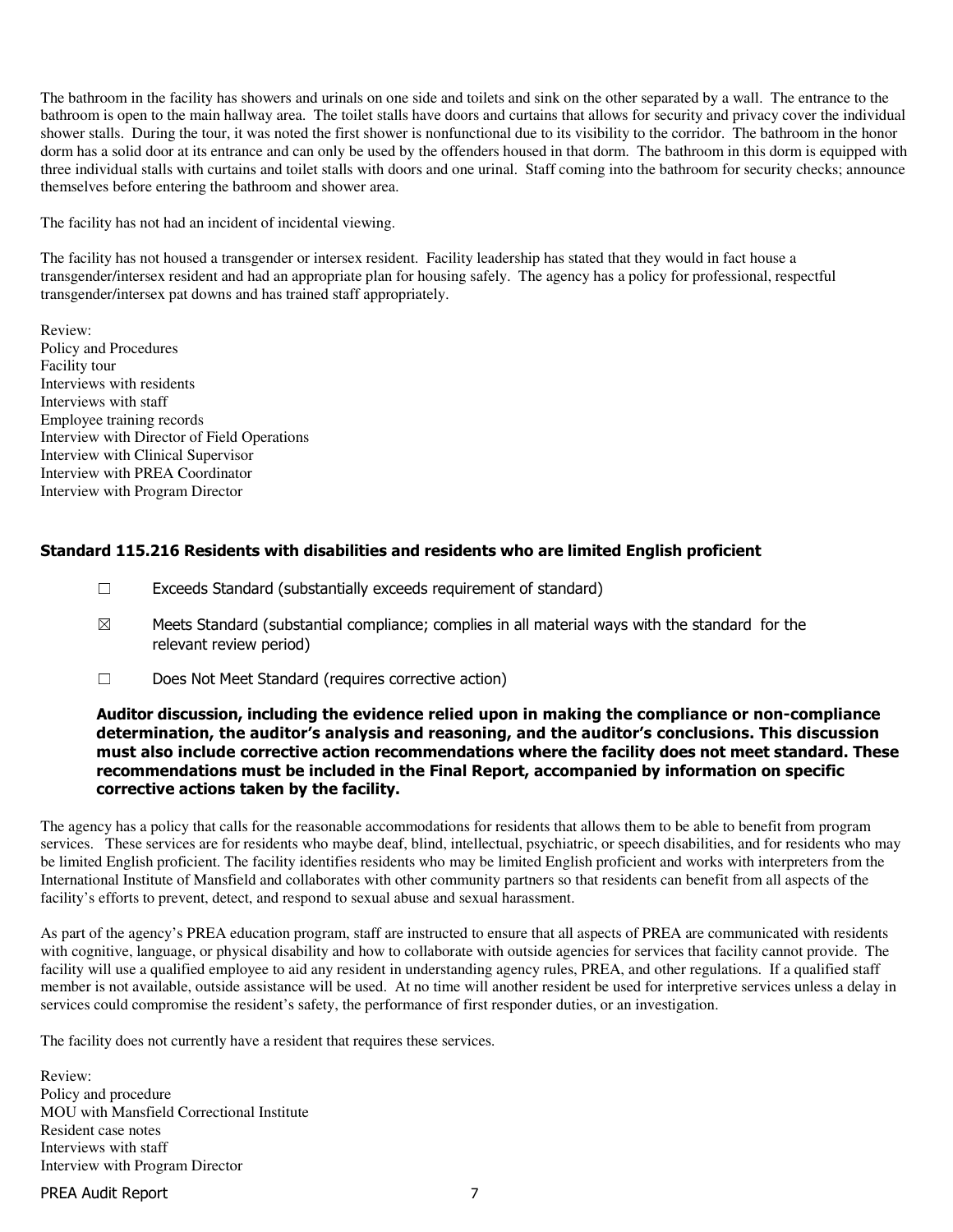## Standard 115.217 Hiring and promotion decisions

- ☐ Exceeds Standard (substantially exceeds requirement of standard)
- $\boxtimes$  Meets Standard (substantial compliance; complies in all material ways with the standard for the relevant review period)
- ☐ Does Not Meet Standard (requires corrective action)

## Auditor discussion, including the evidence relied upon in making the compliance or non-compliance determination, the auditor's analysis and reasoning, and the auditor's conclusions. This discussion must also include corrective action recommendations where the facility does not meet standard. These recommendations must be included in the Final Report, accompanied by information on specific corrective actions taken by the facility.

The agency has a policy that prohibits hiring or promoting anyone who may have contact with the residents and prohibits services of any contractor or volunteer who may have contact with residents who: has engaged in sexual abuse in a prison, jail, lockup, community confinement facility, juvenile facility, or other institution; has been convicted of engaging or attempting to engage in sexual activity in the community facilitated by force, over or implied threats of force, or coercion or if the victim did not consent or was unable to consent or refuse; or have been civilly or administratively adjudicated to have engaged in the described activity.

The Human Resource Department uses several resources to complete background checks including NCIC/NLETS, ADT, and Asurint at employment. The HR Department will run a report at the beginning of each year and makes a request to one of these agencies annually to ensure that employees will have a background check every five years. Employees who will be working with BOP residents will have to pass a federal background test every five years. Contractors and volunteers will also have a background check conducted.

All successful applicants are notified of the PREA background check requirement as well as the omission of any sexual misconduct reporting is grounds for termination. Employees sign off on receiving this information on a Criminal Offense Disclosure form.

The HR department will review all employee files including performance evaluations any disciplinary action before a promotion can be authorized.

The auditor reviewed ten random employee files. The review included on boarding documentation, reference checks/verifications, structured interview forms, employment application, disciplinary records, training records, background checks, employee policies, employee handbook, and promotions.

The auditor interviewed the Human Resource Generalist concerning their method for ensuring staff receive an initial and five year background check, the process for promotion, ensuring training requirements are met, employee discipline, and the onboarding process.

It was noted by the auditor that the HR Department did not check with past employers, specifically those employed by another correctional facility or institution, so see if the potential employee has ever had a substantiated allegation of sexual abuse while working for that agency or resigned during a pending investigation of an alleged sexual abuse. The agency is also not asking applicants if they have (1) engaged in sexual abuse in a prison, jail, or other institution (2) have been convicted of engaging or attempting to engage in sexual activity in the community facilitated by force, overt or implied, threats of force, or coercion, or if the victim did not consent or was unable to consent or refuse (3) has been civilly or administratively adjudicated to have engaged in the activity described in (1) or (2).

The facility had been doing this, but a recent change in how the agency recruited and completed the onboarding process has changed and this part of the process was left off. The agency has begun using an outside agency to complete employment applications and reference checks and this information was not used by the outside agency.

#### CORRECTIVE ACTION:

The agency will have to include the required applicant questions either on the actual application or during applicant interviews. The agency will also need to ensure it performs reference checks on applicants who have worked in prior institutions. The check needs to ensure the applicant does not have a substantiated sexual abuse allegation or quit in the middle of a sexual abuse investigation.

#### FACILITY RESPONSE:

The agency has updated it online application to include requiring internal and external applicants to answer questions required in section (a) (1) (2) and (3) of this standard. The agency has also updated its personnel file checklist to include ensuring all prior institutions were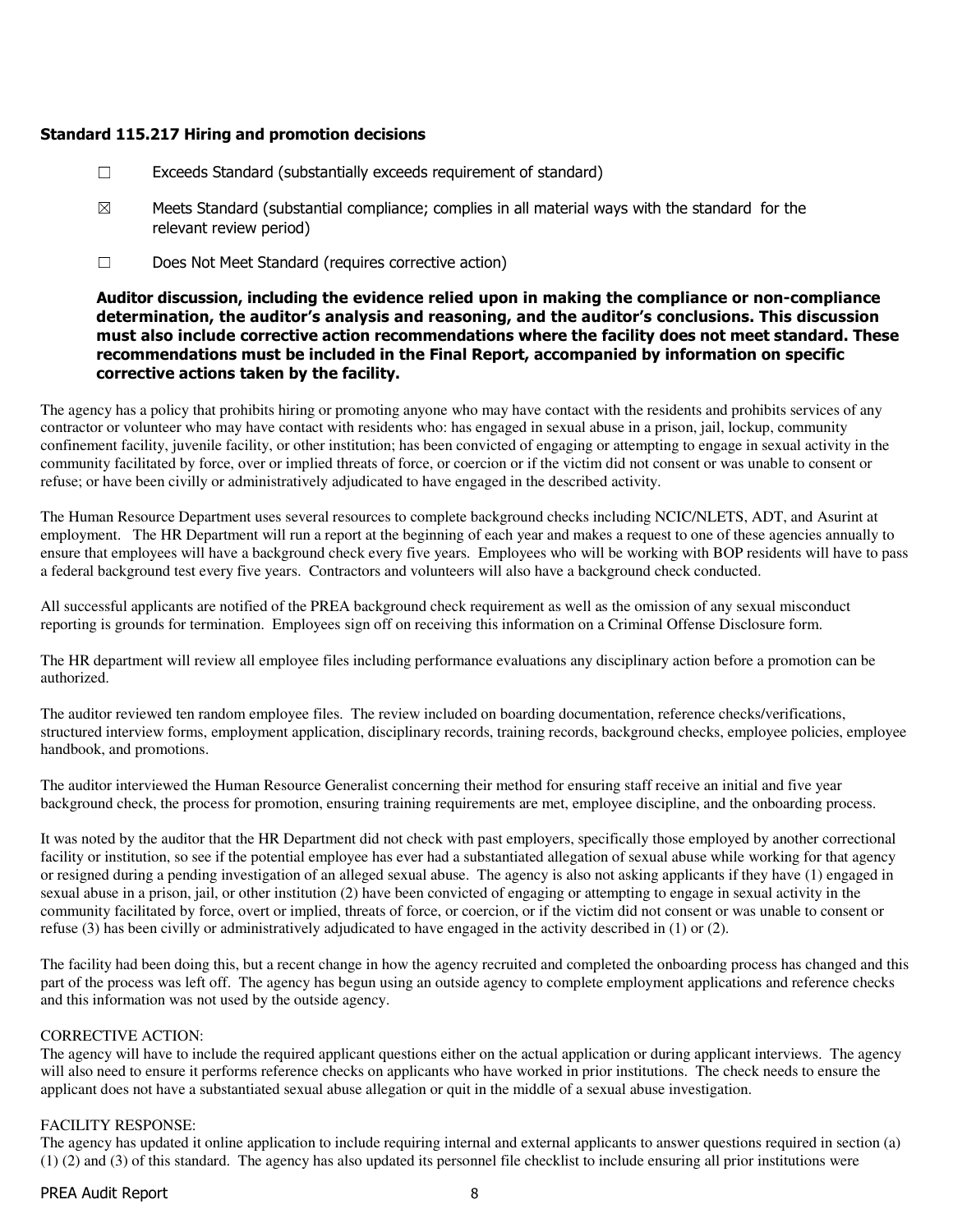contacted regarding any substantiated sexual abuse allegations or resignation in the middle of a sexual abuse investigation.

Review: Policy and procedures Employee handbook Employee files Onboarding documentation Interview with Human Resource Manager Interview with PREA Coordinator \*New job application \*New personnel file checklist

## Standard 115.218 Upgrades to facilities and technologies

- ☐ Exceeds Standard (substantially exceeds requirement of standard)
- $\boxtimes$  Meets Standard (substantial compliance; complies in all material ways with the standard for the relevant review period)
- ☐ Does Not Meet Standard (requires corrective action)

Auditor discussion, including the evidence relied upon in making the compliance or non-compliance determination, the auditor's analysis and reasoning, and the auditor's conclusions. This discussion must also include corrective action recommendations where the facility does not meet standard. These recommendations must be included in the Final Report, accompanied by information on specific corrective actions taken by the facility.

The facility has not acquired a new building or made any substantial expansion or modification to the existing facility.

Facility management and the PREA Coordinator review the staffing plan annually in order to access the effectiveness of the facility's security program and if improvements in the electronic monitoring could help in the prevention, detection, and responding to sexual abuse and sexual harassment. No other electronic surveillance system or other monitoring technology has been changed. The facility will address any needs to these areas as the budget allows.

Review: Policy and procedure Floor Plans Facility Tour Interview with Director of Field Operations Interview with Program Director Interview with PREA Coordinator

#### Standard 115.221 Evidence protocol and forensic medical examinations

- ☐ Exceeds Standard (substantially exceeds requirement of standard)
- $\boxtimes$  Meets Standard (substantial compliance; complies in all material ways with the standard for the relevant review period)
- ☐ Does Not Meet Standard (requires corrective action)

Auditor discussion, including the evidence relied upon in making the compliance or non-compliance determination, the auditor's analysis and reasoning, and the auditor's conclusions. This discussion must also include corrective action recommendations where the facility does not meet standard. These recommendations must be included in the Final Report, accompanied by information on specific corrective actions taken by the facility.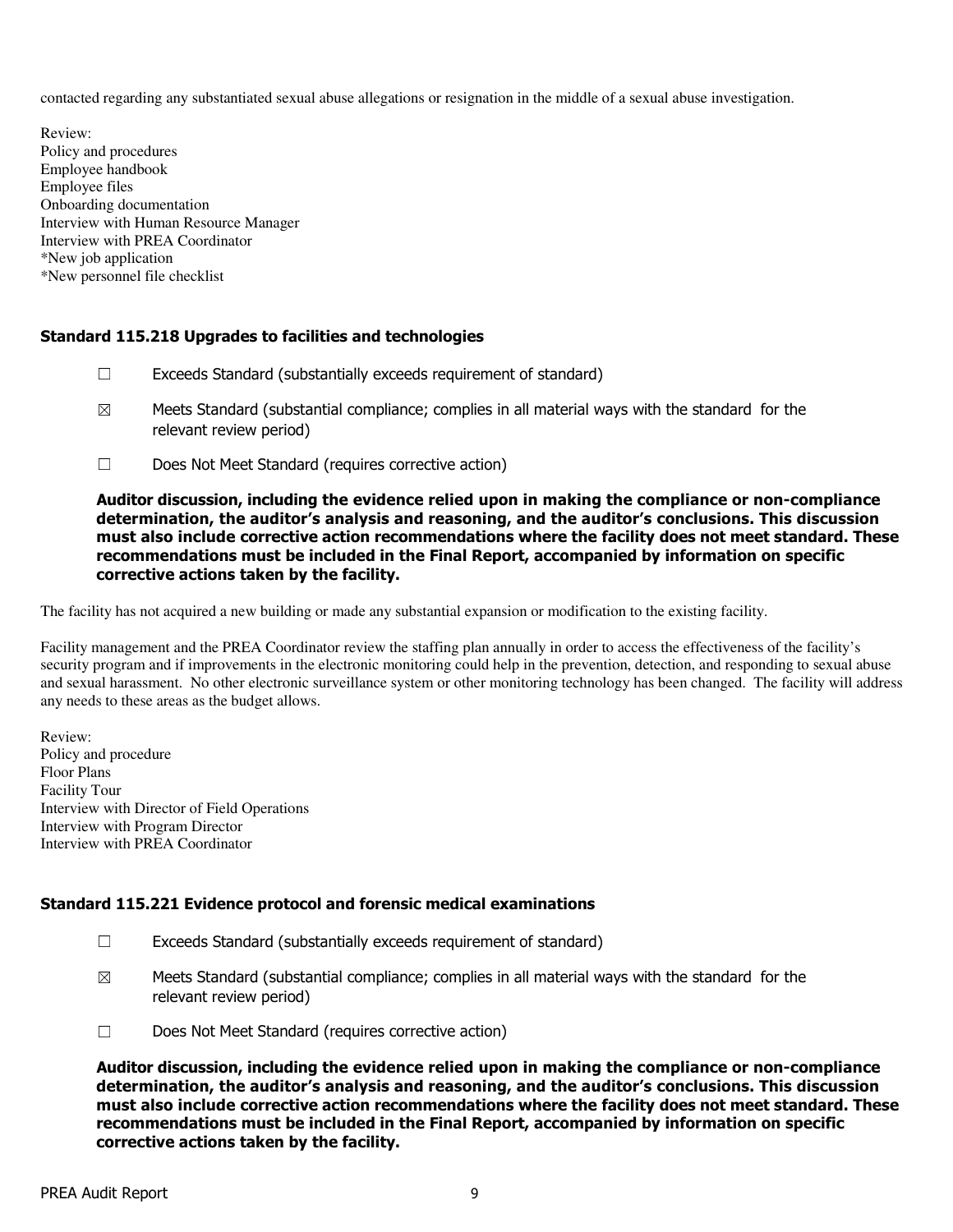The facility conducts administrative investigations into allegations of sexual abuse and sexual assault. If at any time during the investigation the incident appears to be criminal in nature, the PREA investigator will refer the case to the legal authority for a criminal investigation. The facility's legal authority is the Mansfield Police Department who will provide criminal investigatory services. This legal authority will use "A National Protocol for Sexual Assault Medical Forensic Examinations, Adults/Adolescents" techniques that maximize the potential for obtaining usable physical evidence for administrative proceedings and criminal prosecutions.

The facility has a signed MOU with Ohio Health to provide forensic examinations by a qualified practitioner free of charge to victims of sexual abuse. The hospital also collaborates with SARNCO to provide advocate services. The auditor made several attempts to speak with the Coordinator (who signed the MOU) but was unable to get in touch the Coordinator. The auditor was able to review the agency's website and MOU with the facility to confirm that the forensic exam practitioner, emotional supportive services, and mental health services free of charge to victims of sexual abuse.

The SARNCO agency will provide advocate services free of charge to victims of sexual abuse or sexual harassment. The auditor reviewed SARNCO's website to verify the type and scope of services. The website states that the agency would provide advocate services, emotional supportive services, crisis services, hotline number for residents to report sexual abuse or sexual harassment, an address where residents could report sexual abuse and sexual harassment, follow up services, and community referrals all free of charge to the victim.

The facility has four trained emotional support personnel on staff to provide services such as accompany and support the victim through the forensic medical examination process and investigatory interviews if requested by the victim.

Review: Policy and procedure MOU with Ohio Health Review of Ohio Health website Review of SARNCO website Interview with PREA Coordinator

### Standard 115.222 Policies to ensure referrals of allegations for investigations

- ☐ Exceeds Standard (substantially exceeds requirement of standard)
- $\boxtimes$  Meets Standard (substantial compliance; complies in all material ways with the standard for the relevant review period)
- ☐ Does Not Meet Standard (requires corrective action)

## Auditor discussion, including the evidence relied upon in making the compliance or non-compliance determination, the auditor's analysis and reasoning, and the auditor's conclusions. This discussion must also include corrective action recommendations where the facility does not meet standard. These recommendations must be included in the Final Report, accompanied by information on specific corrective actions taken by the facility.

The agency has a policy that regulates an administrative investigation of all allegations of sexual abuse and sexual harassment. The policy ensures that any allegation that appears to be criminal in nature is referred to the legal authority in charge of conducting a criminal investigation. The Mansfield Police Department is the agency that performs criminal investigation into allegations of sexual abuse or sexual harassment that is criminal in nature. The agency's administrative investigation policy and criminal investigation referral policy is posted on the agency's website. The facility has had six allegations during this audit cycle.

Allegation number 1: This was a resident verbal report of resident-to-resident sexual abuse. The allegation was administratively investigated and determined to be substantiated. The allegation was referred to Mansfield Police Department for a criminal investigation. The MPD came to the facility and interviewed the resident. The officer declined to press charges due to lack of evidence.

Allegation number 2: A resident made a third party verbal report of resident-to-resident sexual abuse. The allegation was administratively investigated and determined to be substantiated. The allegation was referred to the Adult Parole Authority who had arresting powers for this residents commitment type. The Mansfield Police Department was also called to assist APA in arresting the resident.

Allegation number 3: A resident made a verbal report of resident-to resident sexual harassment. The allegation was administratively investigated and determined to be unsubstantiated. There was no criminal activity so no criminal investigation referral was made.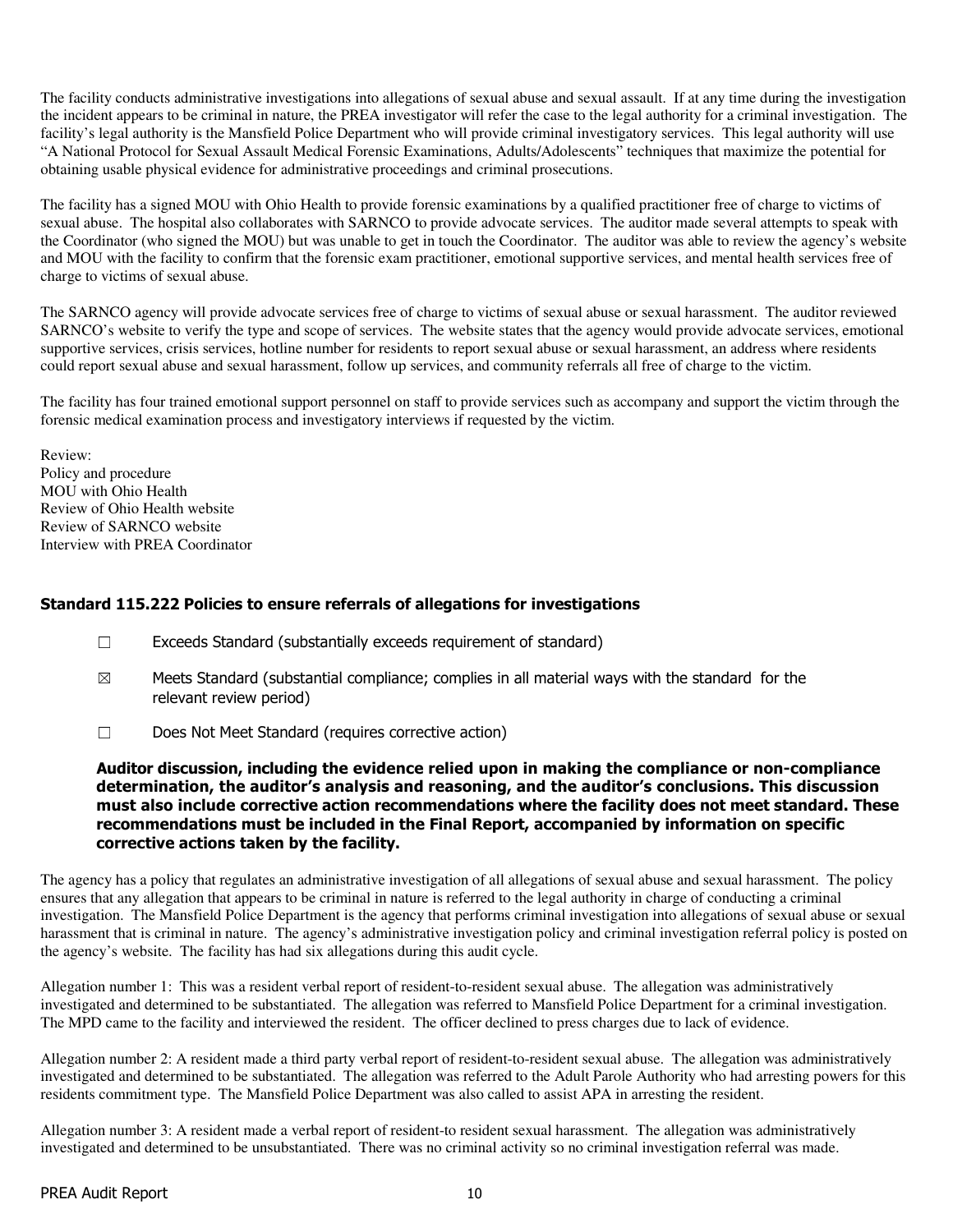Allegation number 4: A resident made a verbal report of resident-to-resident sexual harassment. The allegation was administratively investigated and determined to be substantiated. There was no criminal activity so no criminal investigation referral was made.

Allegation number 5: A resident made a verbal report of staff-to-resident sexual abuse. The allegation was administratively investigated and determined to be unfounded.

Allegation number 6: A resident made a verbal report of resident-to-resident sexual harassment. The allegation was administratively investigated and determined to be unsubstantiated. There was no criminal activity so no criminal investigation referral was made.

During the course of reviewing investigation reports and conducting interviews it was noted by the auditor that the investigator misunderstood the definition of unfounded and unsubstantiated. After a discussion with all investigators, it was made clear that unfounded allegations have proof that the harassment/abuse did not occur. Besides this confusion, the investigations were all handled properly and had the correct outcome.

Review: Policy and procedure Agency website Investigation reports Interview with PREA Administrative Investigator Interview with PREA Coordinator Interview with Program Director Interview with Human Resource Generalist

### Standard 115.231 Employee training

- $\Box$  Exceeds Standard (substantially exceeds requirement of standard)
- $\boxtimes$  Meets Standard (substantial compliance; complies in all material ways with the standard for the relevant review period)
- ☐ Does Not Meet Standard (requires corrective action)

#### Auditor discussion, including the evidence relied upon in making the compliance or non-compliance determination, the auditor's analysis and reasoning, and the auditor's conclusions. This discussion must also include corrective action recommendations where the facility does not meet standard. These recommendations must be included in the Final Report, accompanied by information on specific corrective actions taken by the facility.

All employees receive facilitated orientation training at employment. This training includes PREA related topics. Refresher or annual training is conducted at the facility through team meetings or online using the Realis Learning System. The CL Supervisor assigns training to staff through the online system and keeps track of completed training. The facility was able to show the auditor the training curriculum and how the staff maintains accountability with PREA trainings.

During staff interviews, it was clear to the auditor that the staff was well trained on the required PREA topics and that the facility leadership regularly reviewed PREA policies with the staff. Staff was able to clearly identify specific training topics and recite things that they learned during the training.

A review of the training topics and interviews with staff made it clear that the staff was not being trained on how to communicate effectively and professionally with residents that may identify as LGBTI or gender non-conforming.

#### CORRECTIVE ACTION:

The auditor recommended that all staff be trained on how to communicate effectively and professional with residents that identify as LGBTI or gender non-conforming.

FACILITY RESPONSE: The agency has trained the staff on Respectful Communication with LGBTI offenders. The auditor has reviewed the training curriculum and the sign in sheets for the training.

Review:

PREA Audit Report 11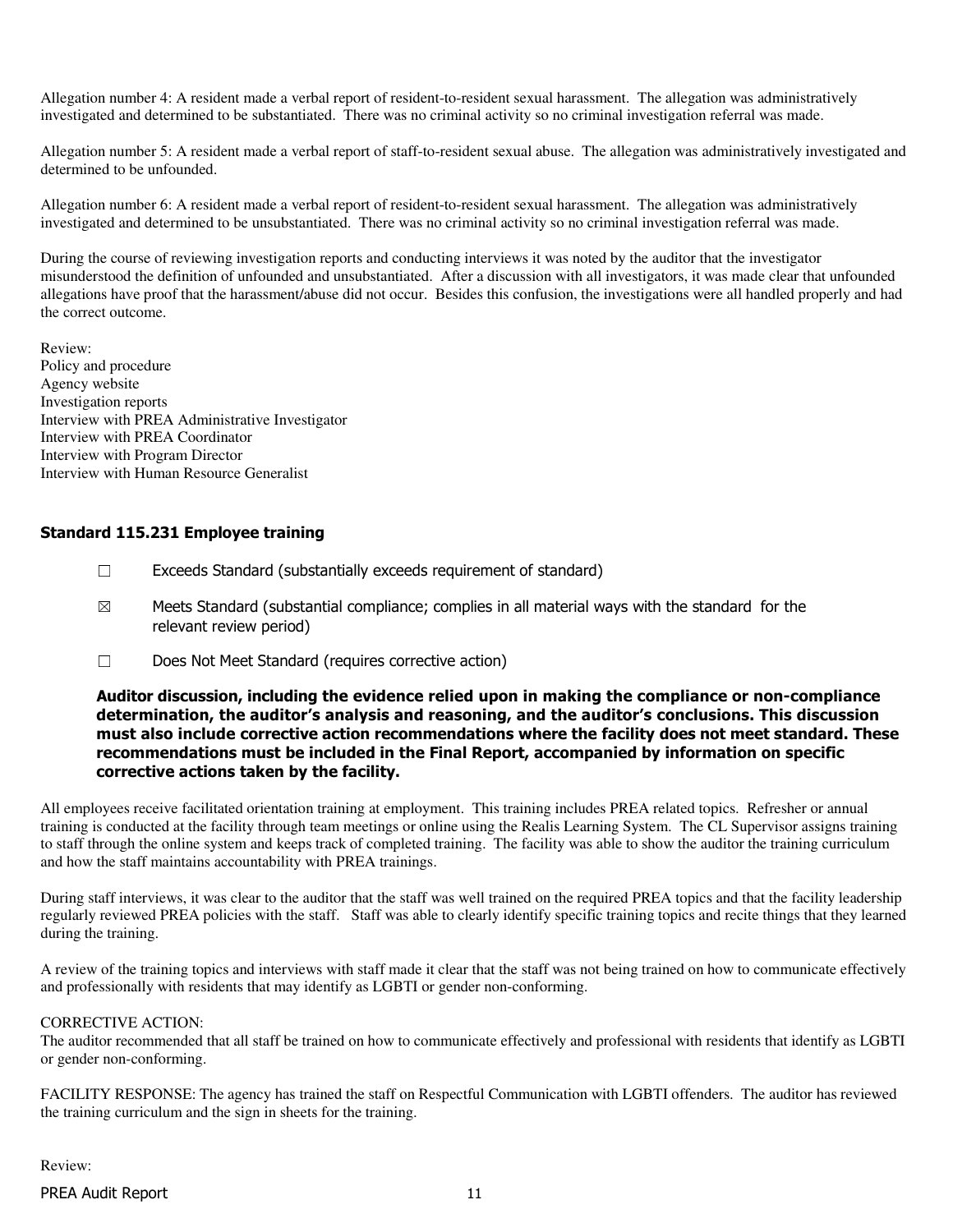Policy and procedure Training records Training curriculum Interview with Clinical Supervisor Interviews with staff Interview with PREA Coordinator \*Respectful Communication with LGBTI Offenders training curriculum \*Training sign-in sheet

## Standard 115.232 Volunteer and contractor training

- $\Box$  Exceeds Standard (substantially exceeds requirement of standard)
- $\boxtimes$  Meets Standard (substantial compliance; complies in all material ways with the standard for the relevant review period)
- ☐ Does Not Meet Standard (requires corrective action)

Auditor discussion, including the evidence relied upon in making the compliance or non-compliance determination, the auditor's analysis and reasoning, and the auditor's conclusions. This discussion must also include corrective action recommendations where the facility does not meet standard. These recommendations must be included in the Final Report, accompanied by information on specific corrective actions taken by the facility.

The agency has a policy requiring appropriate PREA training for all contractors and volunteers who will have contact with residents. The training includes the agency's zero tolerance policy and their responsibilities under these policies. Each volunteer will be provided with the necessary PREA education and must sign an acknowledgement of receiving and understanding the education.

Each visitor who enters the facility must read and sign an understanding of the agency's zero tolerance policies on a PREA acknowledgement form before entering the facility.

At the time of the audit, there were no visitors, contractors, or volunteers in the facility.

Review: Policy and procedure Contractor/vendor acknowledgement forms Visitor acknowledgement form Interview with Program Director

## Standard 115.233 Resident education

- ☐ Exceeds Standard (substantially exceeds requirement of standard)
- $\boxtimes$  Meets Standard (substantial compliance; complies in all material ways with the standard for the relevant review period)
- ☐ Does Not Meet Standard (requires corrective action)

Auditor discussion, including the evidence relied upon in making the compliance or non-compliance determination, the auditor's analysis and reasoning, and the auditor's conclusions. This discussion must also include corrective action recommendations where the facility does not meet standard. These recommendations must be included in the Final Report, accompanied by information on specific corrective actions taken by the facility.

All residents receive information at intake on the facility's zero tolerance policy. This information is reviewed with the resident to ensure that each resident knows how to report incidents or suspicions of sexual abuse or sexual harassment, their right to be free from sexual abuse and sexual harassment, and to be from retaliation for reporting such incidents. If a resident has limited English proficiency or another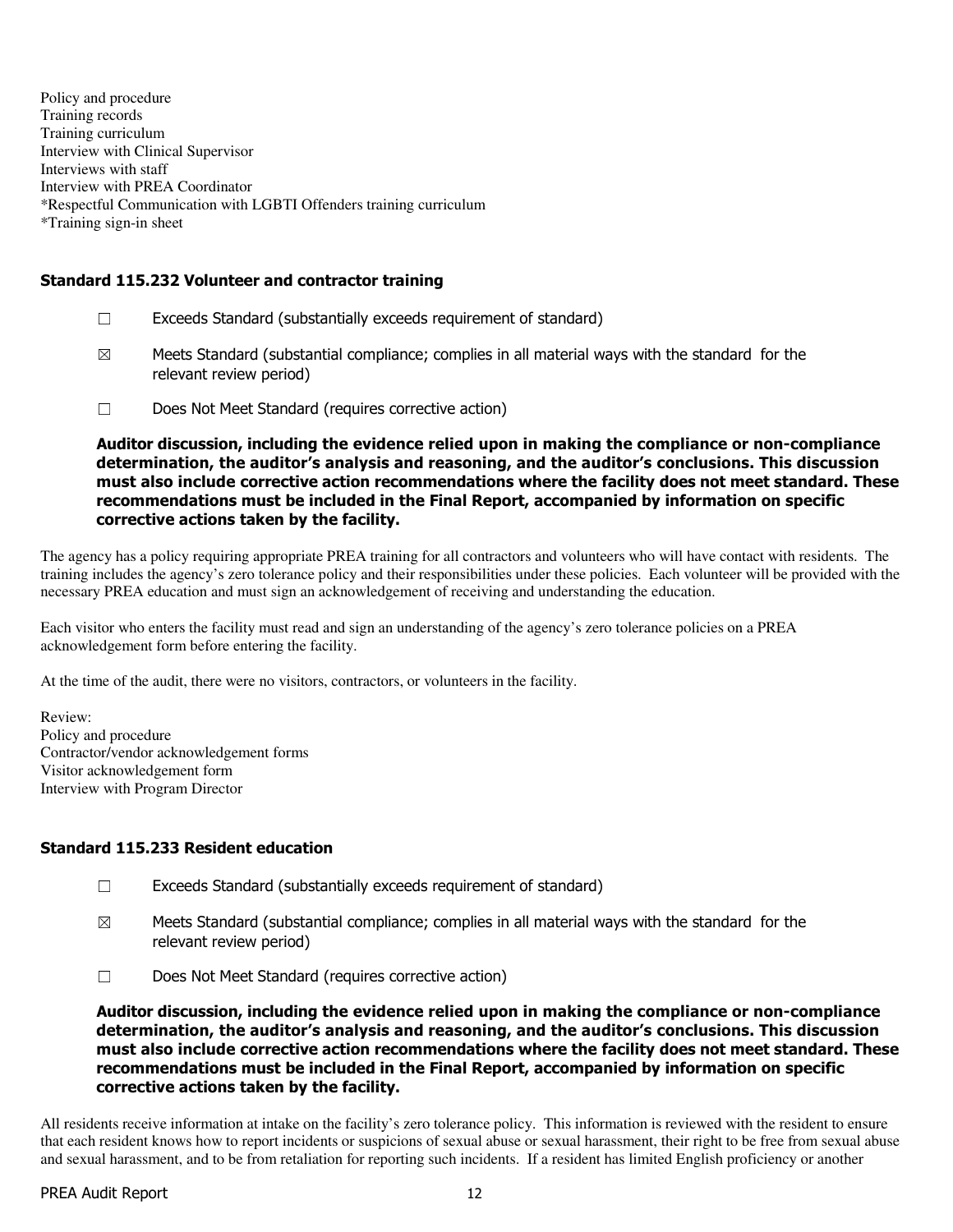disability that prevents normal communication, the facility will work with outside agencies to ensure each resident can benefit from the agency's efforts to prevent, detect, report, and respond to allegations of sexual abuse and sexual harassment.

Orientation group offers a more formal education on the resident's rights under the PREA standards. The Program Director teaches this group to residents. Residents are given handouts on ways to report allegations, reporting phone numbers, location of posters, limits of confidentiality, and other supportive services offered at no cost to the resident. Each resident will take a pre and post exam to show understanding of the material.

On the tour, the auditor noted that PREA posting were in conspicuous areas throughout the facility.

In total, the auditor interviewed 11 residents (10 random and 1 requested). The residents acknowledged receiving PREA education training and informational brochures from the facility. Residents stated that their case manager reviewed the information again when completing their initial PREA assessment. All residents reported feeling safe in the facility and that staff appeared capable of handling a PREA related situation appropriately. No resident had an issue with reporting such incidents to staff or using the anonymous hotline (as evidenced by the types of reporting documented during this audit cycle- five verbal reports to staff and one resident third party verbal report to staff.

Review:

Policy and procedure Resident PREA education curriculum Resident pre/post exam Resident PREA brochure Resident handbook Interview with Program Director Interview with residents Facility tour Investigation reports

### Standard 115.234 Specialized training: Investigations

- ☐ Exceeds Standard (substantially exceeds requirement of standard)
- $\boxtimes$  Meets Standard (substantial compliance; complies in all material ways with the standard for the relevant review period)
- ☐ Does Not Meet Standard (requires corrective action)

Auditor discussion, including the evidence relied upon in making the compliance or non-compliance determination, the auditor's analysis and reasoning, and the auditor's conclusions. This discussion must also include corrective action recommendations where the facility does not meet standard. These recommendations must be included in the Final Report, accompanied by information on specific corrective actions taken by the facility.

The agency has a policy concerning the specialized training for PREA administrative investigators. All criminal investigations are referred to the local legal authority for investigation. The facility has three staff members that have received appropriate training on how to conduct an administrative investigation. This training was provided by the Moss Group. The training included techniques for interviewing sexual abuse victims, proper use of Miranda and Garity Warnings, evidence collection in a confinement setting, and required evidence to substantiate a case for administrative action or criminal investigation referral.

Review: Policy and procedure Training curriculum Training certificates Interview with Administrative Investigator Interview with PREA Coordinator

## Standard 115.235 Specialized training: Medical and mental health care

PREA Audit Report 13 ☐ Exceeds Standard (substantially exceeds requirement of standard)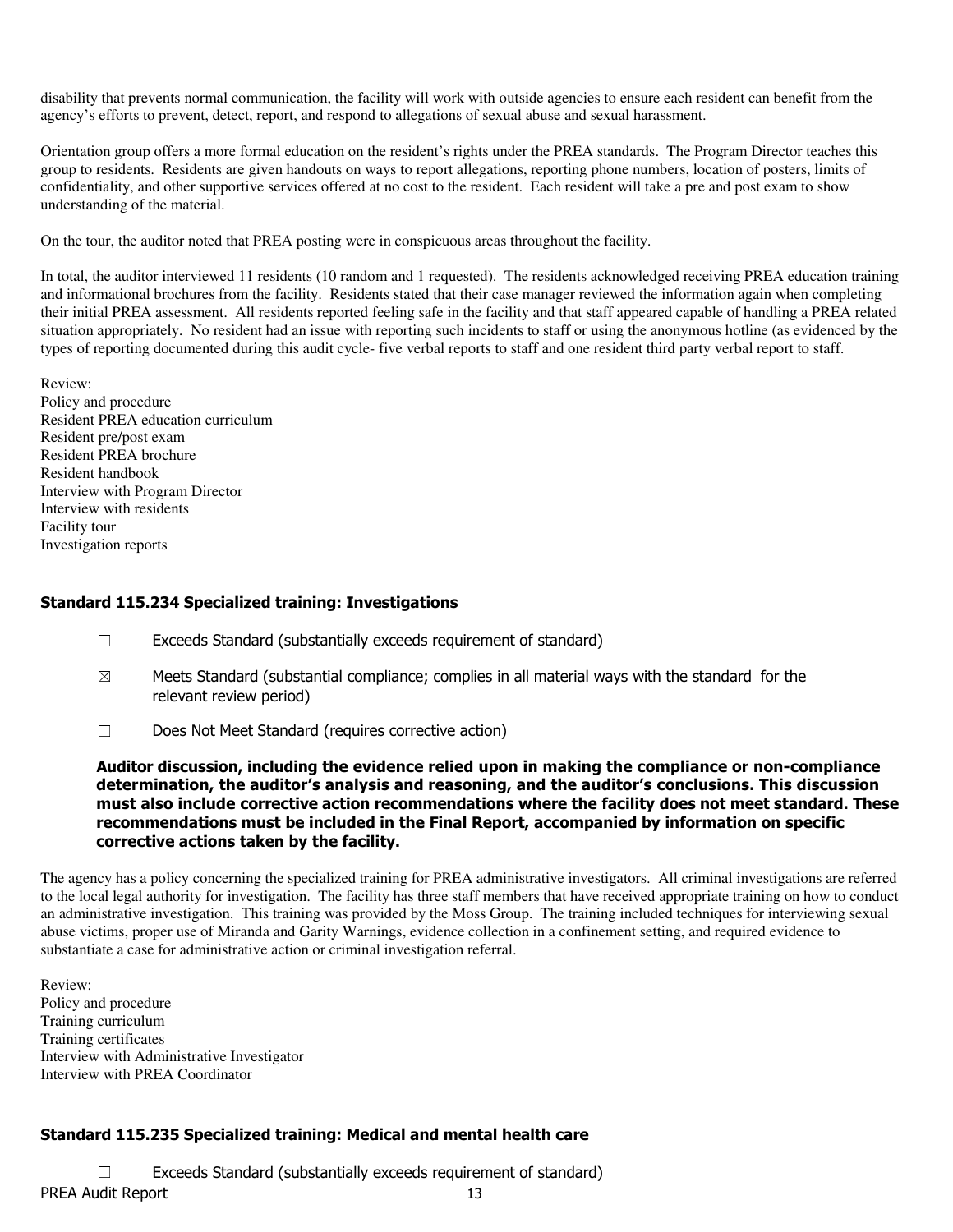- $\boxtimes$  Meets Standard (substantial compliance; complies in all material ways with the standard for the relevant review period)
- ☐ Does Not Meet Standard (requires corrective action)

Auditor discussion, including the evidence relied upon in making the compliance or non-compliance determination, the auditor's analysis and reasoning, and the auditor's conclusions. This discussion must also include corrective action recommendations where the facility does not meet standard. These recommendations must be included in the Final Report, accompanied by information on specific corrective actions taken by the facility.

The facility does not provide onsite medical or mental health services. All residents requesting these services would be referred to community resources. Medical services would be provided to residents by Ohio Health Hospital. The facility has an MOU with this hospital to provide forensic examination services should a resident be sexually abused or assaulted while at the facility. Mental Health or Victim Advocate services would be provided by SARNCO.

Ohio Health Hospital has collaborated with SARNCO and together the agencies have comprehensive education and training on dealing with victims of sexual abuse or sexual assault.

Review: Policy and procedure MOU with Ohio Health Ohio Health website SARNCO website

### Standard 115.241 Screening for risk of victimization and abusiveness

- $\Box$  Exceeds Standard (substantially exceeds requirement of standard)
- $\boxtimes$  Meets Standard (substantial compliance; complies in all material ways with the standard for the relevant review period)
- ☐ Does Not Meet Standard (requires corrective action)

#### Auditor discussion, including the evidence relied upon in making the compliance or non-compliance determination, the auditor's analysis and reasoning, and the auditor's conclusions. This discussion must also include corrective action recommendations where the facility does not meet standard. These recommendations must be included in the Final Report, accompanied by information on specific corrective actions taken by the facility.

All residents are screened within 72 hours from intake to assess risk of vulnerability or abusiveness. The screening tool used includes all required criteria per the standard to accurately assess the resident's risk. The screening is completed with the resident's case manager and a rescreening is completed before a resident reaches 30 days in the facility. Case management staff have been trained on how to complete the form and appropriately designate whether a resident is classified as vulnerable or abusive. The Clinical Supervisor will periodically review the assessments to ensure accuracy.

Per policy, a resident cannot be disciplined for refusal to answer questions on the assessment.

Interviews with residents showed that they received the screening at intake from their case manager and a rescreening at a later date.

Interviews with staff showed they understood how to use the screening tool and keep the information confidential while still making arrangements to protect the resident.

PREA Audit Report 14 Review: Policy and procedure Risk assessment tool Initial assessments Reassessments Interviews with case managers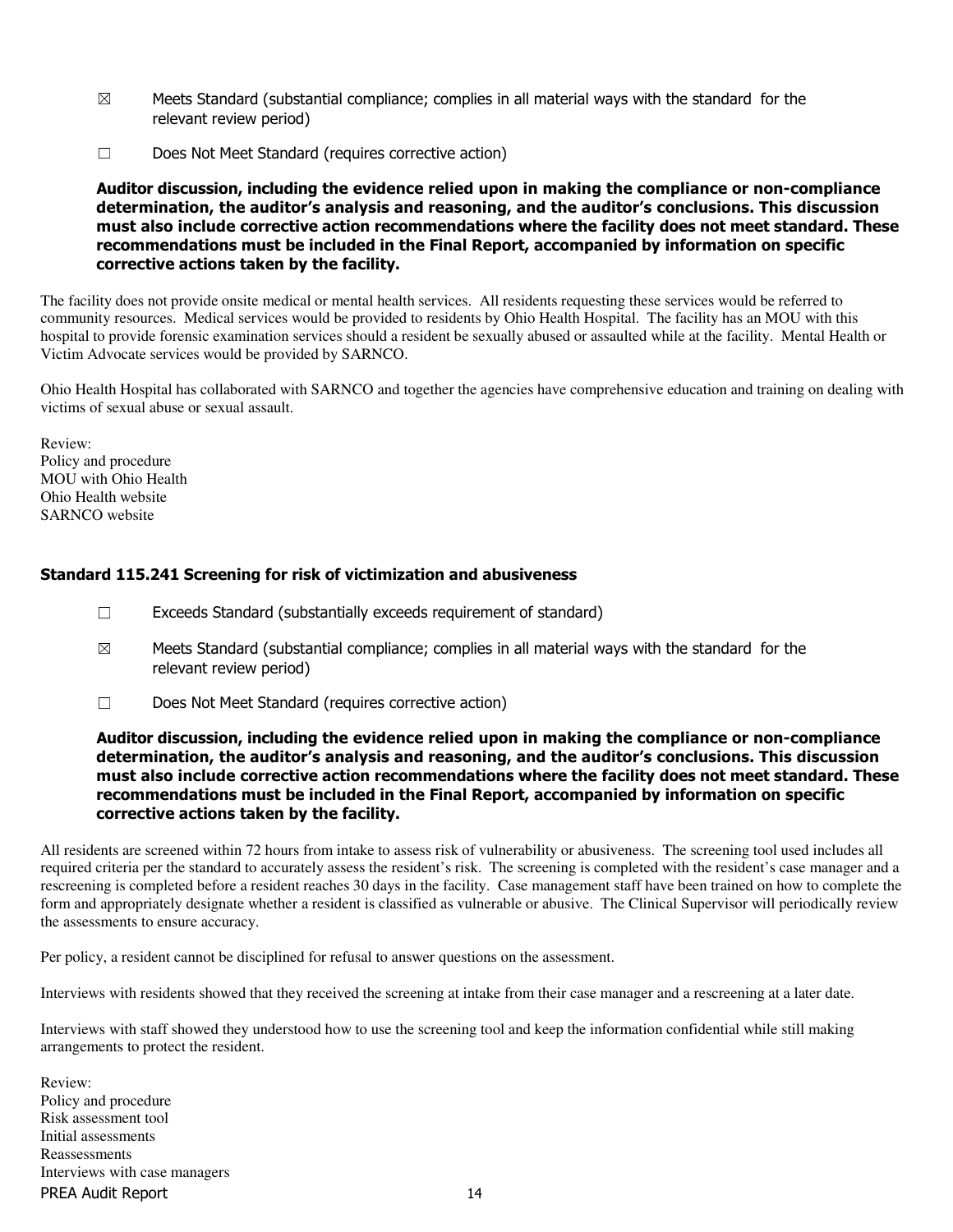Interview with Clinical Supervisor Interview with residents

## Standard 115.242 Use of screening information

- ☐ Exceeds Standard (substantially exceeds requirement of standard)
- $\boxtimes$  Meets Standard (substantial compliance; complies in all material ways with the standard for the relevant review period)
- ☐ Does Not Meet Standard (requires corrective action)

Auditor discussion, including the evidence relied upon in making the compliance or non-compliance determination, the auditor's analysis and reasoning, and the auditor's conclusions. This discussion must also include corrective action recommendations where the facility does not meet standard. These recommendations must be included in the Final Report, accompanied by information on specific corrective actions taken by the facility.

All residents who receive a classification based on their vulnerability/abusiveness assessment will have their needs addressed. A resident's assessments results will be documented into the facility's SecurManage database system where only staff that are authorized can gain access to this information.

The facility has identified specific beds that allow for clear easy view as vulnerability beds and will place anyone who is assessed as a potential abuser in another dorm. Staff would be aware to ensure the safety and security of residents with a classification but would not know the details of the assessment.

Case management staff are able to refer residents to outside counseling sources to deal with issues related to being assessed as vulnerable or abusive.

The facility has never housed a transgender or intersex resident, but has a plan to house such residents safely, which includes opportunities to shower separately. The residents own views on safety would also be taken into account.

The auditor interviewed case managers and facility leadership who were able to provide a plan for housing safely and showering separately for transgender or intersex residents. They were able to give a clear answer as to how this plan included keeping residents that are at risk for being sexually victimized from those who are at risk to be sexually abusive during work, education, or program assignments.

Review: Policy and procedure Case notes Interview with case manager Interview with PREA Coordinator Interview with Clinical Supervisor

## Standard 115.251 Resident reporting

- $\Box$  Exceeds Standard (substantially exceeds requirement of standard)
- $\boxtimes$  Meets Standard (substantial compliance; complies in all material ways with the standard for the relevant review period)
- ☐ Does Not Meet Standard (requires corrective action)

Auditor discussion, including the evidence relied upon in making the compliance or non-compliance determination, the auditor's analysis and reasoning, and the auditor's conclusions. This discussion must also include corrective action recommendations where the facility does not meet standard. These recommendations must be included in the Final Report, accompanied by information on specific corrective actions taken by the facility.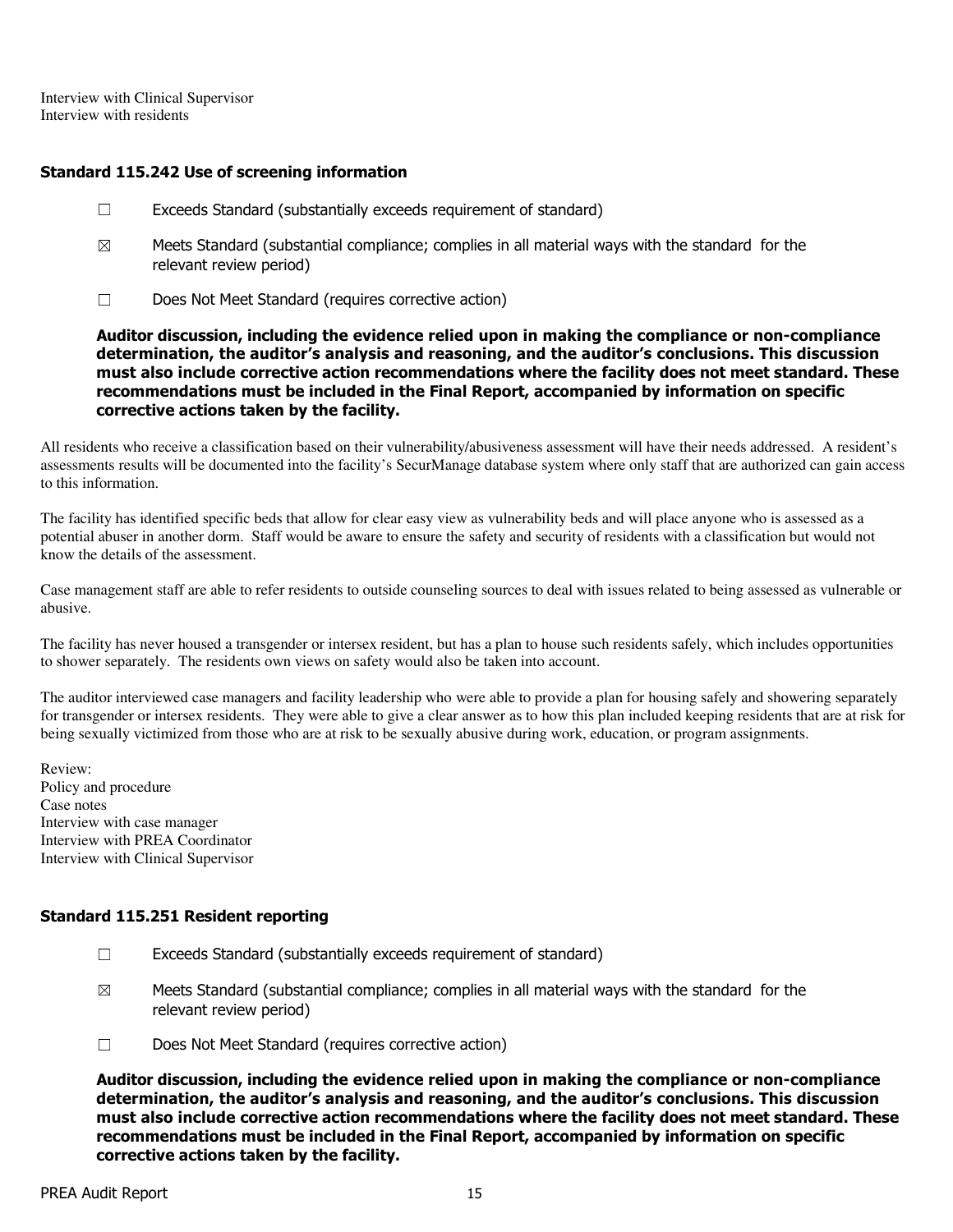Residents are MRRP have several ways in which to report an allegation of sexual abuse or sexual harassment. Residents are given this information at intake and during orientation group. The facility also has several notices posted in conspicuous areas. The ways to report include an outside agency hot line number and information for advocacy groups.

The residents have access to phones and are allowed to carry cell phones in the facility.

During interviews, all residents were able to list the various ways in which they could report an allegation. These included verbally to staff, written to staff, use of the hotline number, through a third party such as a loved one or victim support group. Residents understood that they had the right to report anonymously and did not have to use the grievance system in order to file an allegation.

Staff interviews verified that staff understood how they could privately report and allegation of sexual abuse or sexual harassment.

During a review of the six allegations at MRRP, residents reported the allegations to staff either directly.

Review: Policy and procedure Facility tour Resident handbook PREA posters Investigation reports Interview with residents Interviews with staff

### Standard 115.252 Exhaustion of administrative remedies

- $\Box$  Exceeds Standard (substantially exceeds requirement of standard)
- $\boxtimes$  Meets Standard (substantial compliance; complies in all material ways with the standard for the relevant review period)
- ☐ Does Not Meet Standard (requires corrective action)

Auditor discussion, including the evidence relied upon in making the compliance or non-compliance determination, the auditor's analysis and reasoning, and the auditor's conclusions. This discussion must also include corrective action recommendations where the facility does not meet standard. These recommendations must be included in the Final Report, accompanied by information on specific corrective actions taken by the facility.

N/A: The PREA Coordinator and Program Director report that residents do not use the grievance system to make an allegation. If an allegation came in through the grievance system, it would be taken out and treated as a written report.

#### Standard 115.253 Resident access to outside confidential support services

- $\Box$  Exceeds Standard (substantially exceeds requirement of standard)
- $\boxtimes$  Meets Standard (substantial compliance; complies in all material ways with the standard for the relevant review period)
- ☐ Does Not Meet Standard (requires corrective action)

Auditor discussion, including the evidence relied upon in making the compliance or non-compliance determination, the auditor's analysis and reasoning, and the auditor's conclusions. This discussion must also include corrective action recommendations where the facility does not meet standard. These recommendations must be included in the Final Report, accompanied by information on specific corrective actions taken by the facility.

The facility has a MOU with Ohio Health to provide victim advocate services or emotional support services related to sexual abuse. The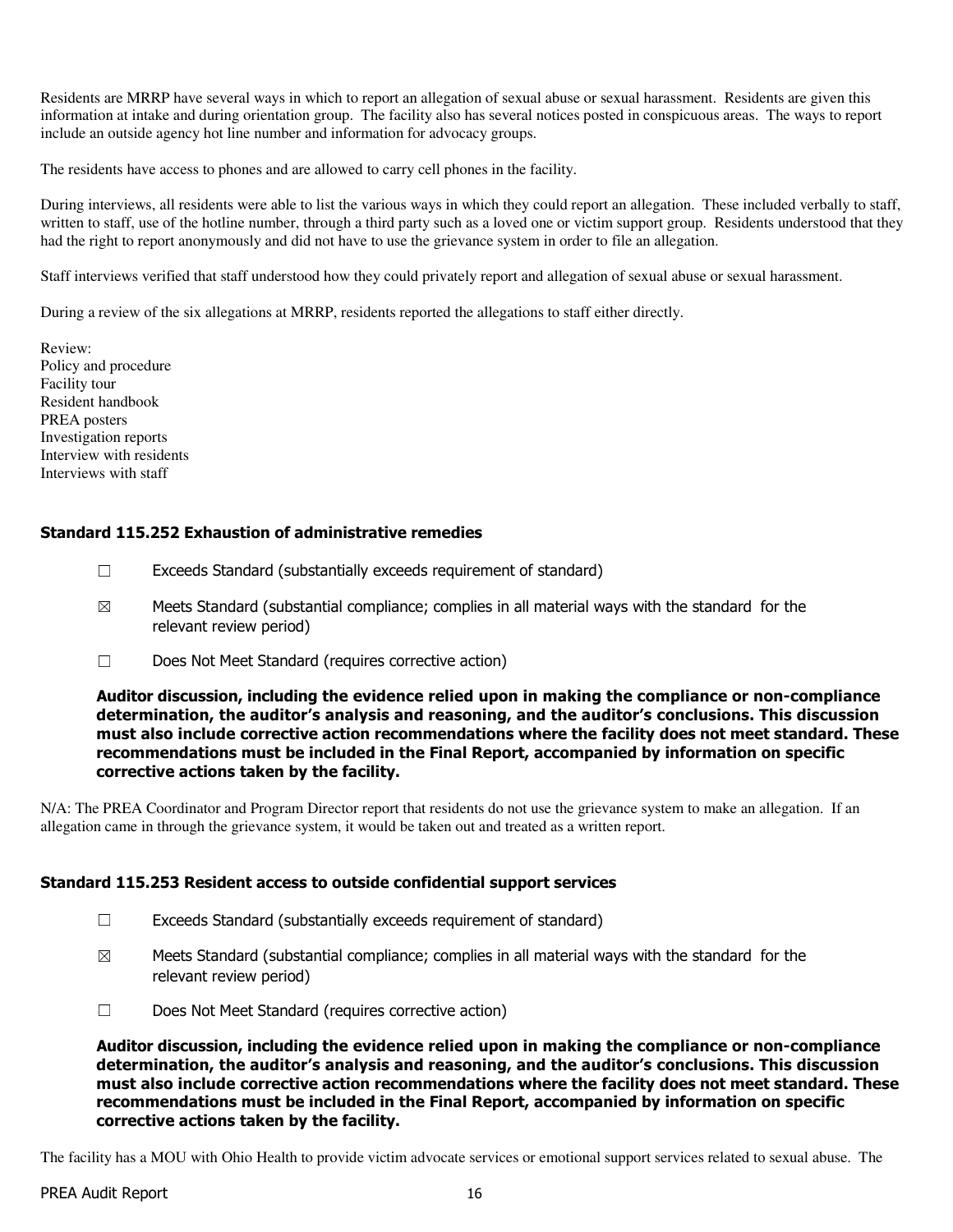hospital collaborates with SARNCO to provided residents with their address and hotline number in order to obtain these services or make a sexual abuse or sexual harassment report.

The facility informs residents the limits of confidentiality when using these services during orientation group.

Interviews with residents indicate that they have received the phone number and address of SARNCO and understand that reporting an allegation to the center could result in a mandatory reporting of the allegation.

Review: Policy and Procedure **Posters** MOU with Ohio Health Interview with residents

## Standard 115.254 Third-party reporting

- $\Box$  Exceeds Standard (substantially exceeds requirement of standard)
- $\boxtimes$  Meets Standard (substantial compliance; complies in all material ways with the standard for the relevant review period)
- ☐ Does Not Meet Standard (requires corrective action)

Auditor discussion, including the evidence relied upon in making the compliance or non-compliance determination, the auditor's analysis and reasoning, and the auditor's conclusions. This discussion must also include corrective action recommendations where the facility does not meet standard. These recommendations must be included in the Final Report, accompanied by information on specific corrective actions taken by the facility.

The agency has posted on its website ways that anyone can report sexual abuse or sexual harassment on behalf of a resident. Residents are also educated that they may make a third party report on behalf of another resident. The information on how to make a third party report is also posted in the visitation area.

One allegation during this audit cycle was made by a third party report to staff by another resident. This allegation was relayed to the supervisor and an administrative investigation was started.

Review: Policy and procedure Agency website Facility tour PREA postings Investigation report

## Standard 115.261 Staff and agency reporting duties

- $\Box$  Exceeds Standard (substantially exceeds requirement of standard)
- $\boxtimes$  Meets Standard (substantial compliance; complies in all material ways with the standard for the relevant review period)
- ☐ Does Not Meet Standard (requires corrective action)

Auditor discussion, including the evidence relied upon in making the compliance or non-compliance determination, the auditor's analysis and reasoning, and the auditor's conclusions. This discussion must also include corrective action recommendations where the facility does not meet standard. These recommendations must be included in the Final Report, accompanied by information on specific corrective actions taken by the facility.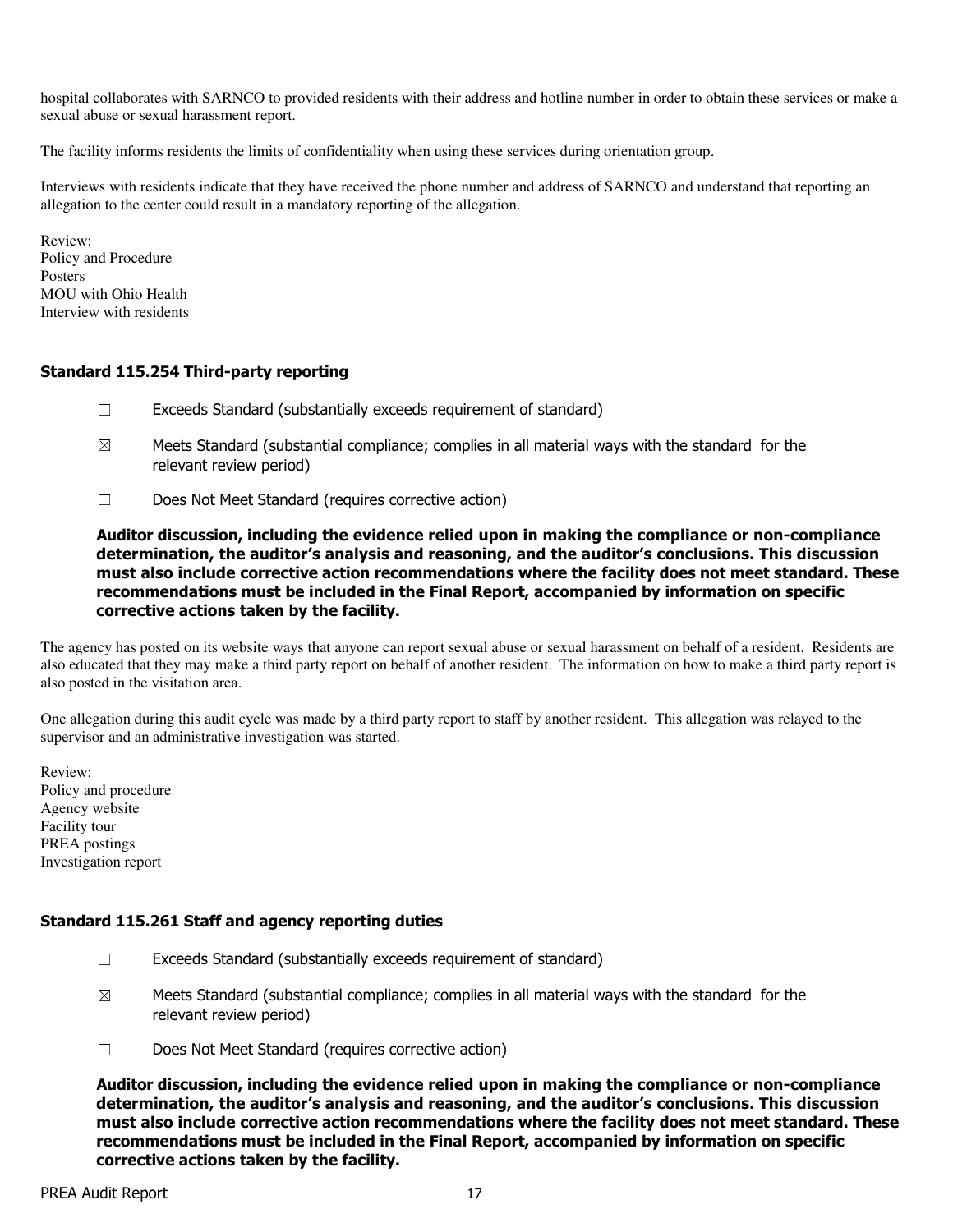The agency has a policy that requires all staff to immediately report any knowledge, suspicion, or information regarding an incident of sexual abuse, sexual harassment, or retaliation, including third party and anonymous reports. The staff have been give instruction on how to document the report in the SecurManage system, which limits access to that information, and to only share that information with staff in order to make treatment, investigation, or other security decisions. All allegations of sexual abuse or harassment are referred to the PREA Coordinator for investigation.

Staff interviewed, including line staff and facility leadership, understood their duty to report and were trained appropriately on the agency's PREA reporting policies. Staff indicated that they would have no trouble reporting any allegation or suspicion of sexual abuse, sexual harassment, or retaliation even if it was against another staff member.

All staff members who have licensure are required to inform residents of their status and the limits of confidentiality. These staff members maintain their duty report any allegation made to them.

The facility does not accept any resident that is under the age of 18 and does not have a duty to report to child protective services. The State of Ohio does not require institutions or facilities licensed by the state of facilities in which a person resides as a result of voluntary, civil, or criminal commitment to report to adult protective services (Chapter 5101:2-20 and 5101:2-20-01).

Review: Policy and procedure Interviews with staff Investigation reports State law statute

### Standard 115.262 Agency protection duties

- ☐ Exceeds Standard (substantially exceeds requirement of standard)
- $\boxtimes$  Meets Standard (substantial compliance; complies in all material ways with the standard for the relevant review period)
- ☐ Does Not Meet Standard (requires corrective action)

#### Auditor discussion, including the evidence relied upon in making the compliance or non-compliance determination, the auditor's analysis and reasoning, and the auditor's conclusions. This discussion must also include corrective action recommendations where the facility does not meet standard. These recommendations must be included in the Final Report, accompanied by information on specific corrective actions taken by the facility.

The facility has a plan to protect residents from imminent sexual abuse. The facility has several dorm units that a resident can be moved to in order to facilitate protection. If necessary, Volunteers of America of Greater Ohio has several facilities throughout Ohio. The facility could utilize one of the other facilities if necessary to protect a resident from imminent sexual abuse. The facility also has the ability to place a staff member on administrative leave if a staff is involved in the investigation.

An interview with the PREA Coordinator and Program Director discussed the process for ensuring resident safety and making a move to another facility if necessary. The facility has moved a resident to the honor dorm due to a resident's concern for risk of imminent sexual abuse. The facility has also moved an offender's bed placement or dorm due to an allegation investigation. The dorms in the facility have cameras and vulnerable clients would be placed in a bed with clear views from the camera.

The auditor was left with the impression from the interviews that resident safety was paramount to the staff at MRRP and that any necessary changes that would not jeopardize the safety and security of the facility would be made.

Review: Policy and procedure Bed change notice Investigation report Interview with PREA coordinator Interview with Program Director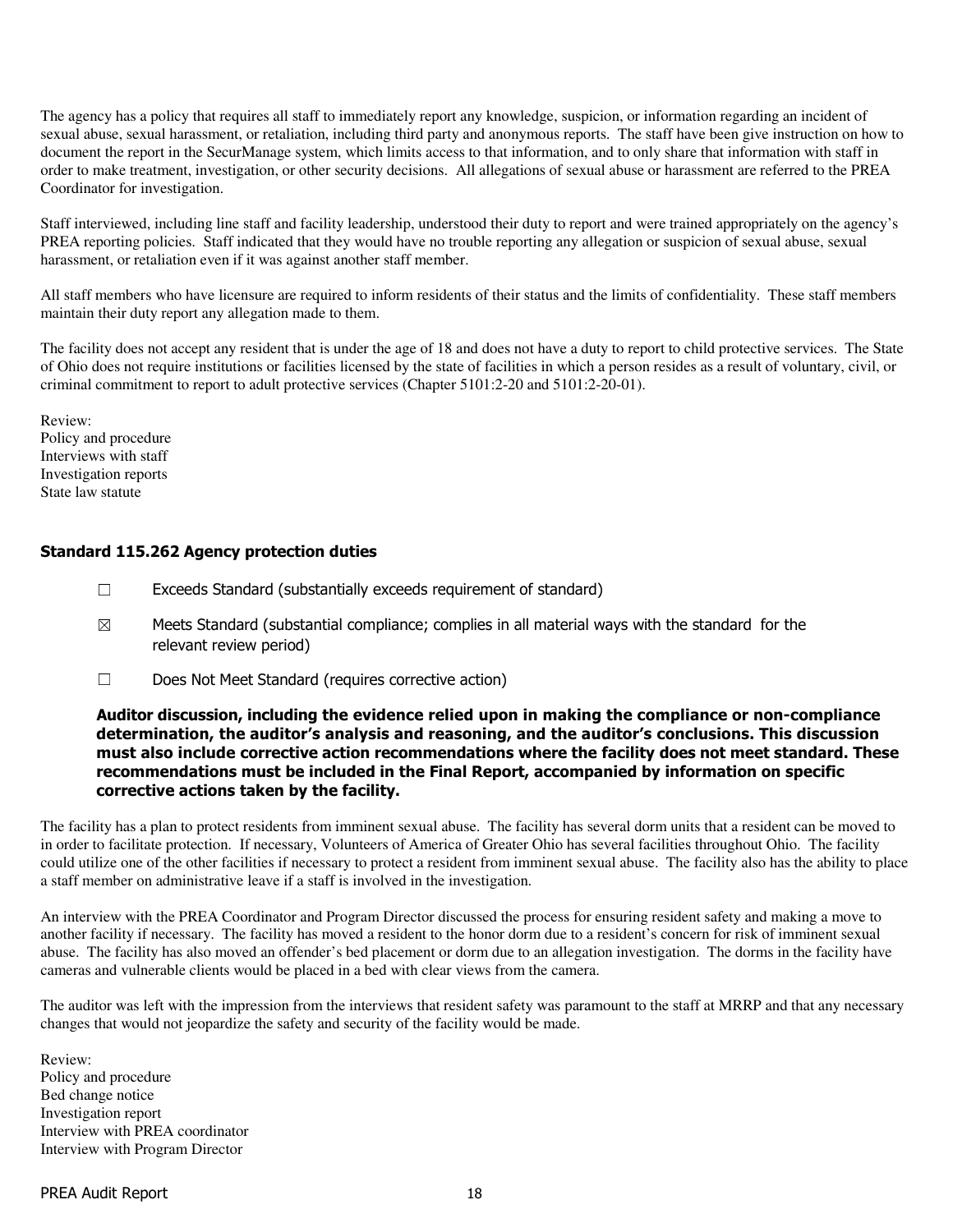## Standard 115.263 Reporting to other confinement facilities

- $\Box$  Exceeds Standard (substantially exceeds requirement of standard)
- $\boxtimes$  Meets Standard (substantial compliance; complies in all material ways with the standard for the relevant review period)
- ☐ Does Not Meet Standard (requires corrective action)

Auditor discussion, including the evidence relied upon in making the compliance or non-compliance determination, the auditor's analysis and reasoning, and the auditor's conclusions. This discussion must also include corrective action recommendations where the facility does not meet standard. These recommendations must be included in the Final Report, accompanied by information on specific corrective actions taken by the facility.

The agency has a policy that requires the Program Director to report to the head of another facility any allegation made against that facility within 72 hours of receiving the allegation. The Program Director is responsible for documenting the report. Should a report be made to the facility to MRRP that a resident at another facility is making an allegation toward someone in their agency; the Program Director shall ensure that the allegation is fully investigated.

An interview with the Program Director indicated that the facility has not received a report from another institution. The facility has reported two allegations to the head of another facility.

Review: Policy and procedure Interview with Program Director

## Standard 115.264 Staff first responder duties

- $\Box$  Exceeds Standard (substantially exceeds requirement of standard)
- $\boxtimes$  Meets Standard (substantial compliance; complies in all material ways with the standard for the relevant review period)
- ☐ Does Not Meet Standard (requires corrective action)

Auditor discussion, including the evidence relied upon in making the compliance or non-compliance determination, the auditor's analysis and reasoning, and the auditor's conclusions. This discussion must also include corrective action recommendations where the facility does not meet standard. These recommendations must be included in the Final Report, accompanied by information on specific corrective actions taken by the facility.

The agency has a policy requiring all staff be trained on first responder duties. The duties vary from non-security staff to security staff. All staff are supplied the required first responder training. The facility has a detailed response plan and evidence protocol for any incident of sexual abuse. This plan is posted at the staff main post. The protocol includes where to place an alleged abuser when separating from the victim so that the abuse cannot destroy any evidence, preserving evidence until the local legal authority can collect the evidence, requesting that the alleged victim not do anything to destroy evidence including washing, brushing teeth changing clothes, performing bodily functions, smoking, drinking, or eating, reporting allegation to the local authorities and to the Program Director or the manager on call if the Program Director cannot be reached.

Non-security staff are required per policy to contact a security staff member and make a request that the alleged victim not take any action that could destroy evidence.

During staff interviews, both security and non-security staff have acknowledged their training of the first responder duties. The staff was able to specifically identify the steps they are to take as a security or non-security staff (non-security staff also knew all the required steps for security staff) and knew the location of the response plan and evidence protocol.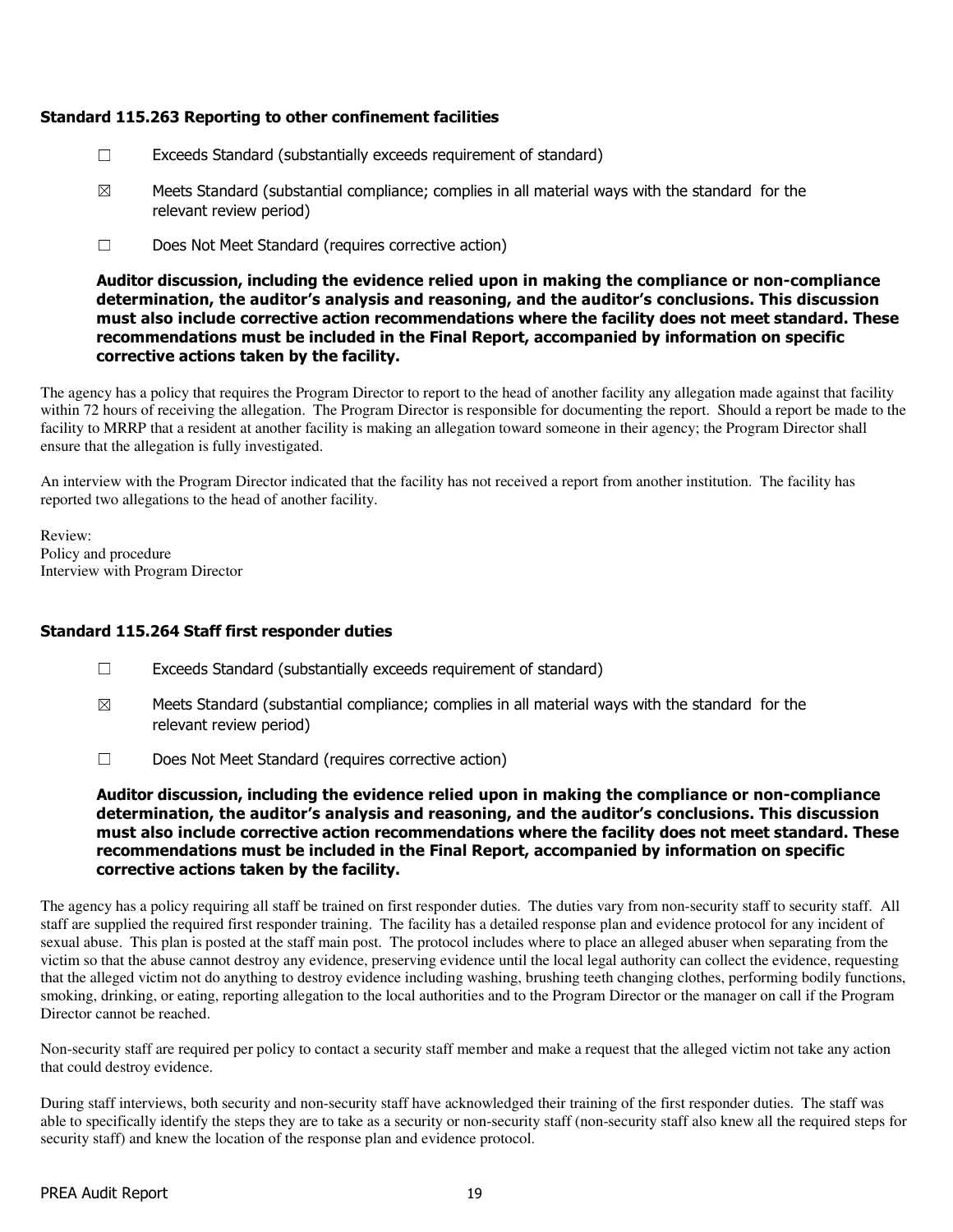Review: Policy and procedure Agency's response plan and evidence protocol Investigation reports Interviews with staff

## Standard 115.265 Coordinated response

- ☐ Exceeds Standard (substantially exceeds requirement of standard)
- $\boxtimes$  Meets Standard (substantial compliance; complies in all material ways with the standard for the relevant review period)
- ☐ Does Not Meet Standard (requires corrective action)

Auditor discussion, including the evidence relied upon in making the compliance or non-compliance determination, the auditor's analysis and reasoning, and the auditor's conclusions. This discussion must also include corrective action recommendations where the facility does not meet standard. These recommendations must be included in the Final Report, accompanied by information on specific corrective actions taken by the facility.

The agency has developed a response plan and evidence protocol for any incident of sexual abuse. The plan is listed in required steps and is posted at the security posts. The steps listed are specific and detailed enough for staff to follow in the event of a sexual abuse/sexual assault incident. The list starts with the first responder duties and refers the staff member to call the local authorities and the Program Director or Manager on Call. The Program Director (the administrative investigator) will follow up with the local authorities until completion of the investigation. An administrative investigation will not take place until after the criminal investigation is completed or in conjunction with the local legal authority.

The staff will offer the victim access to a forensic medical exam Ohio Health Hospital, victim advocate services from the SARNCO, and if the advocate services are not readily available a qualified staff member who has been trained as an emotional support person will assist. The advocate will accompany the victim to the medical exam and any investigative interviews. The Program Director or designee will be responsible for the 90 day retaliation monitoring.

Review: Policy and procedure Response plan and evidence protocol Interview with PREA Coordinator Interview with Program Manager Interview with staff

## Standard 115.266 Preservation of ability to protect residents from contact with abusers

- ☐ Exceeds Standard (substantially exceeds requirement of standard)
- ☐ Meets Standard (substantial compliance; complies in all material ways with the standard for the relevant review period)
- ☐ Does Not Meet Standard (requires corrective action)

Auditor discussion, including the evidence relied upon in making the compliance or non-compliance determination, the auditor's analysis and reasoning, and the auditor's conclusions. This discussion must also include corrective action recommendations where the facility does not meet standard. These recommendations must be included in the Final Report, accompanied by information on specific corrective actions taken by the facility.

N/A: The PREA Coordinator reports that the facility does not have a union or enter into any collective bargaining with employees.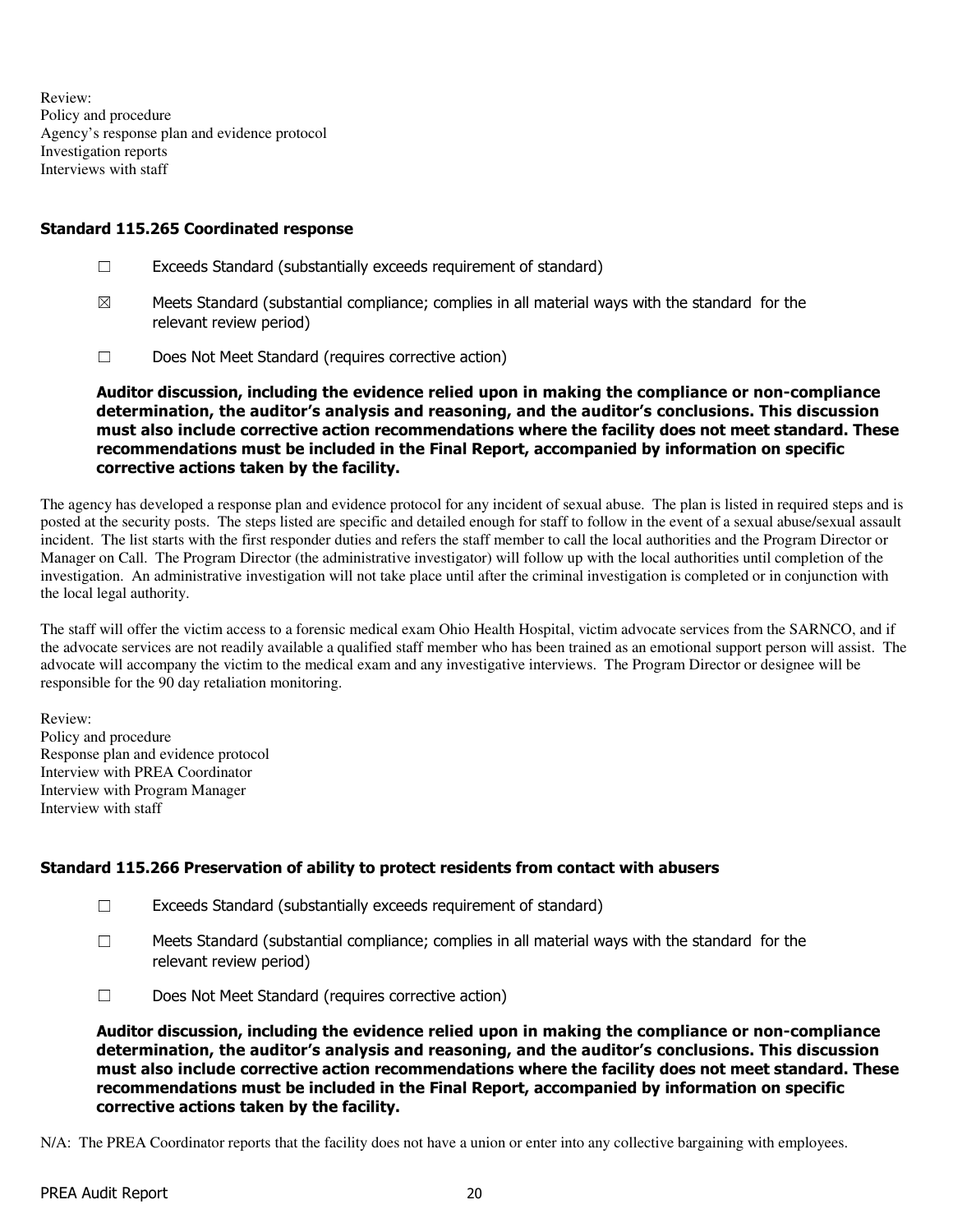## Standard 115.267 Agency protection against retaliation

- $\Box$  Exceeds Standard (substantially exceeds requirement of standard)
- $\boxtimes$  Meets Standard (substantial compliance; complies in all material ways with the standard for the relevant review period)
- ☐ Does Not Meet Standard (requires corrective action)

Auditor discussion, including the evidence relied upon in making the compliance or non-compliance determination, the auditor's analysis and reasoning, and the auditor's conclusions. This discussion must also include corrective action recommendations where the facility does not meet standard. These recommendations must be included in the Final Report, accompanied by information on specific corrective actions taken by the facility.

The agency has a policy designed to protect residents and staff who report sexual abuse or sexual harassment or cooperate with an investigation from retaliation from other residents or staff. The protection measures include bed moves, dorm moves, facility moves, and administrative leaves for staff. Should a resident or staff member make a request, an emotional support person will be available for services.

The Program Director or designee would be responsible for monitoring the conduct, and treatment of residents or staff who report sexual abuse. The monitoring of residents who report abuse would also include periodic status checks and resident disciplinary records, housing, program changes, or negative performance reviews or reassignments of staff. The monitoring would continue past 90 days if a need is indicated. Monitoring would cease if the allegation has been determined to be unfounded.

The staff at MRTP have placed residents on increased observations, retaliation watch and supplied emotional supportive services to residents during and after allegation investigations.

The auditor was able to interview the Program Director to confirm the retaliation monitoring process and the measures the facility would employ to insure that a resident or staff member would be protected from retaliation.

Review: Policy and Procedure Interview with Program Manager Interview with PREA Coordinator Investigation reports Retaliation watch reports

## Standard 115.271 Criminal and administrative agency investigations

- $\Box$  Exceeds Standard (substantially exceeds requirement of standard)
- $\boxtimes$  Meets Standard (substantial compliance; complies in all material ways with the standard for the relevant review period)
- ☐ Does Not Meet Standard (requires corrective action)

Auditor discussion, including the evidence relied upon in making the compliance or non-compliance determination, the auditor's analysis and reasoning, and the auditor's conclusions. This discussion must also include corrective action recommendations where the facility does not meet standard. These recommendations must be included in the Final Report, accompanied by information on specific corrective actions taken by the facility.

The facility conducts administrative investigations but does not conduct criminal investigations. Criminal investigations would be completed by Mansfield Police Department. The facility has completed six administrative investigations for sexual harassment with three allegations being referred to the local legal authority for criminal investigation.

Allegation number 1: This was a resident verbal report of resident-to-resident sexual abuse. The allegation was administratively investigated and determined to be substantiated. The allegation was referred to Mansfield Police Department for a criminal investigation.

#### PREA Audit Report 21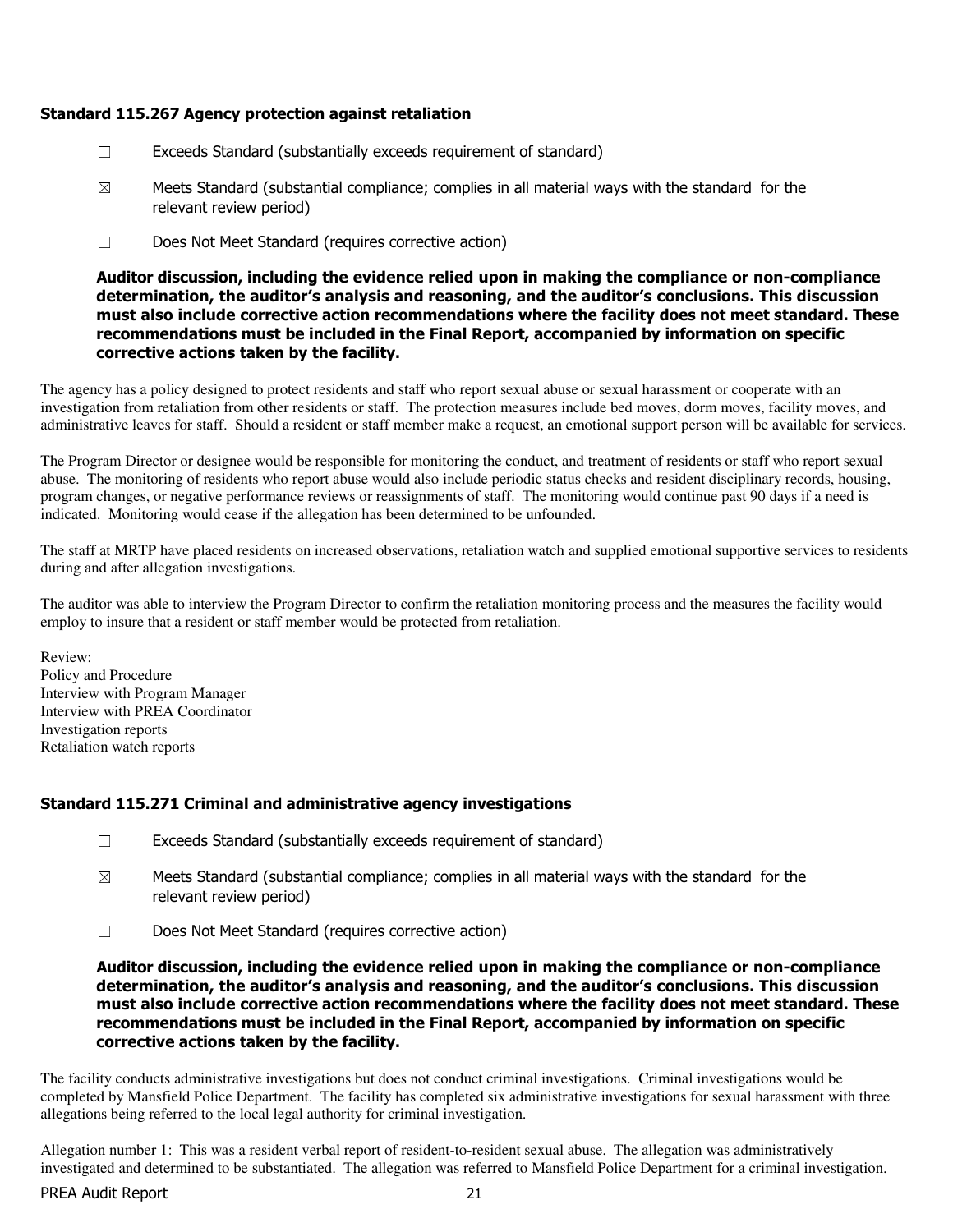The MPD came to the facility and interviewed the resident. The officer declined to press charges due to lack of evidence.

Allegation number 2: A resident made a third party verbal report of resident-to-resident sexual abuse. The allegation was administratively investigated and determined to be substantiated. The allegation was referred to the Adult Parole Authority who had arresting powers for this residents commitment type. The Mansfield Police Department was also called to assist APA in arresting the resident.

Allegation number 3: A resident made a verbal report of resident-to resident sexual harassment. The allegation was administratively investigated and determined to be unsubstantiated. There was no criminal activity so no criminal investigation referral was made.

Allegation number 4: A resident made a verbal report of resident-to-resident sexual harassment. The allegation was administratively investigated and determined to be substantiated. There was no criminal activity so no criminal investigation referral was made.

Allegation number 5: A resident made a verbal report of staff-to-resident sexual abuse. The allegation was administratively investigated and determined to be unfounded.

Allegation number 6: A resident made a verbal report of resident-to-resident sexual harassment. The allegation was administratively investigated and determined to be unsubstantiated. There was no criminal activity so no criminal investigation referral was made.

The facility has three trained administrative investigators. The Program Manager currently handles all MRRP's administrative investigations. The Program Manager's training was developed and facilitated by the Moss Group.

The auditor sat with the PREA Coordinator and the PREA Investigator to review the process for how the investigator completes an investigation. The investigator discussed the review of any camera footage if available, interviewing the alleged victim, witness, and abuser, and review if there has been previous complains made against the suspected abuser. At no time does the investigator use the resident's status as a resident or staff member to determine credibility. The facility does not use a polygraph examination as part of an administrative investigation. All allegations will receive an administrative investigation regardless of whether the alleged victim or abuse is no longer employed or in the control of the agency.

All allegations are documented on the facility's Unusual Incident Report. The report is comprehensive in the information it collects from the beginning to the disposition of the allegation. If a Sexual Abuse Review Team meeting and retaliation monitoring in necessary, the investigator will denote the time of the SART meeting and who is responsible for retaliation monitoring.

The PREA Coordinator confirmed the retention schedule of for as long as the person is incarcerated or employed with the agency plus five years. The Program Manager is responsible for maintaining contact with the legal local authority when the investigation has been referred for criminal investigation.

Review: Policy and Procedure Investigation Reports PREA administrative training certificate Interview with PREA Coordinator Interview with PREA Investigator

## Standard 115.272 Evidentiary standard for administrative investigations

- $\Box$  Exceeds Standard (substantially exceeds requirement of standard)
- $\boxtimes$  Meets Standard (substantial compliance; complies in all material ways with the standard for the relevant review period)
- ☐ Does Not Meet Standard (requires corrective action)

Auditor discussion, including the evidence relied upon in making the compliance or non-compliance determination, the auditor's analysis and reasoning, and the auditor's conclusions. This discussion must also include corrective action recommendations where the facility does not meet standard. These recommendations must be included in the Final Report, accompanied by information on specific corrective actions taken by the facility.

Agency policy states that the facility will use preponderance of evidence or lower for determining whether allegations of sexual abuse or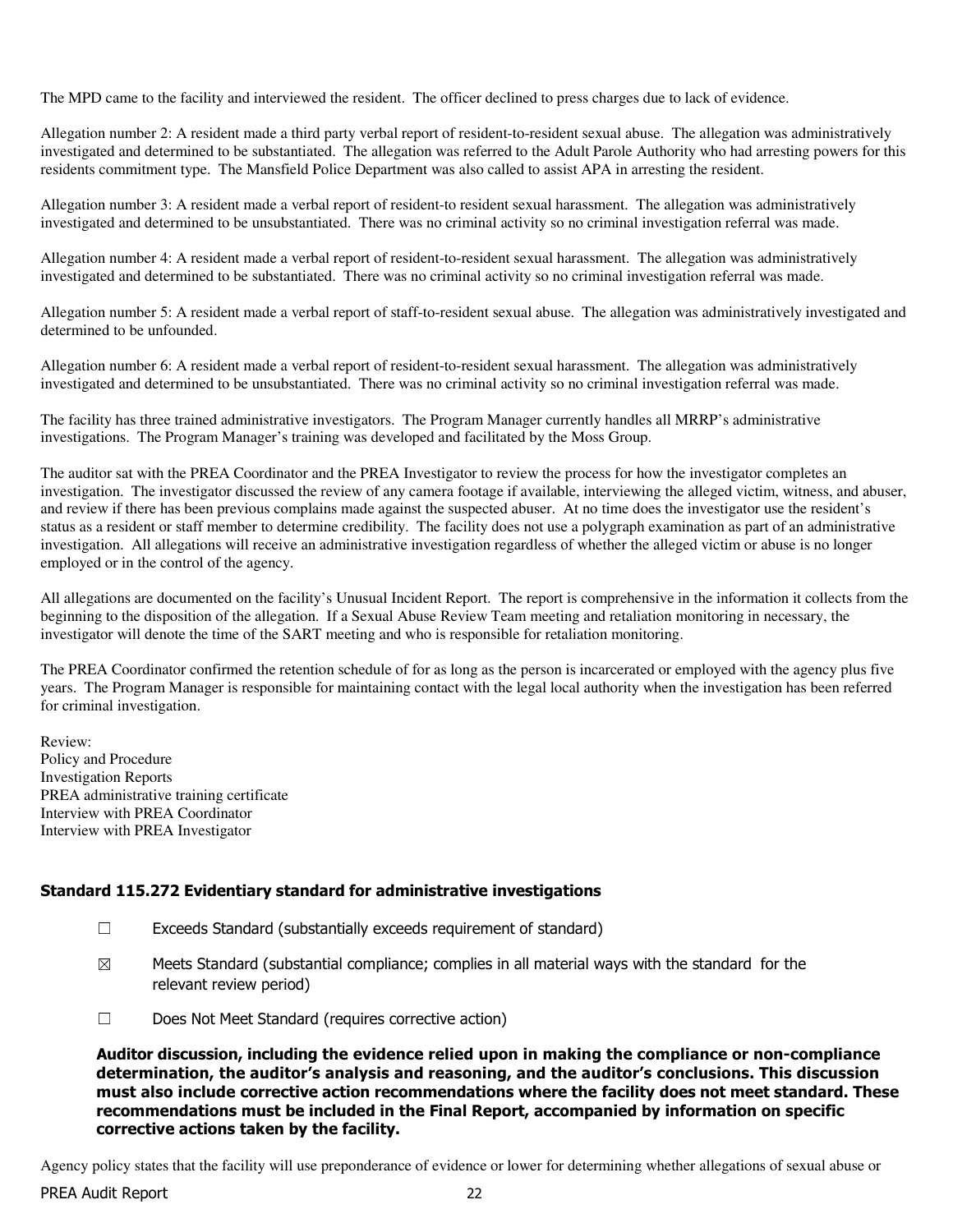sexual harassment are substantiated.

During the course of reviewing investigation reports and conducting interviews it was noted by the auditor that the investigator misunderstood the definition of unfounded and unsubstantiated. After a discussion with all investigators, it was made clear that unfounded allegations have proof that the harassment/abuse did not occur. Besides this confusion, the investigations were all handled properly and had the correct outcome

Review: Policy and procedure Investigation Reports Interview with PREA Coordinator Interview with Administrative Investigators

## Standard 115.273 Reporting to residents

- ☐ Exceeds Standard (substantially exceeds requirement of standard)
- $\boxtimes$  Meets Standard (substantial compliance; complies in all material ways with the standard for the relevant review period)
- ☐ Does Not Meet Standard (requires corrective action)

## Auditor discussion, including the evidence relied upon in making the compliance or non-compliance determination, the auditor's analysis and reasoning, and the auditor's conclusions. This discussion must also include corrective action recommendations where the facility does not meet standard. These recommendations must be included in the Final Report, accompanied by information on specific corrective actions taken by the facility.

The agency has a policy for notifying a resident of the outcome of an investigation with the options being substantiated, unsubstantiated, or unfounded. The standard only calls for the notification in the case of sexual abuse, however the agency will make the notification any time there is an allegation if possible.

The Unusual Incident Report denotes whether a resident was notified and the date of notification or if there was no notification given. If the facility was unable to notify the resident, the reason is noted on the form.

The alleged victim in the allegation will receive notification on the disposition and if applicable, notify the resident if the staff member is no longer posted within the facility; the staff member has been indicted on a charge related to the sexual abuse within the facility; or if the staff member has been convicted on a charge related to sexual abuse within the facility. If the abuser is another resident, the facility will notify the alleged victim if the abuser has been indicted on a charge related to sexual abuse within the facility or the agency learns the abuser has been convicted on charges related to sexual abuse within the facility. The resident will sign the document and been given a copy.

The auditor reviewed notification forms from the various administrative investigations.

Review: Policy and procedure Investigation reports PREA investigation outcome notification form Interview with PREA Investigator

## Standard 115.276 Disciplinary sanctions for staff

- ☐ Exceeds Standard (substantially exceeds requirement of standard)
- $\boxtimes$  Meets Standard (substantial compliance; complies in all material ways with the standard for the relevant review period)
- ☐ Does Not Meet Standard (requires corrective action)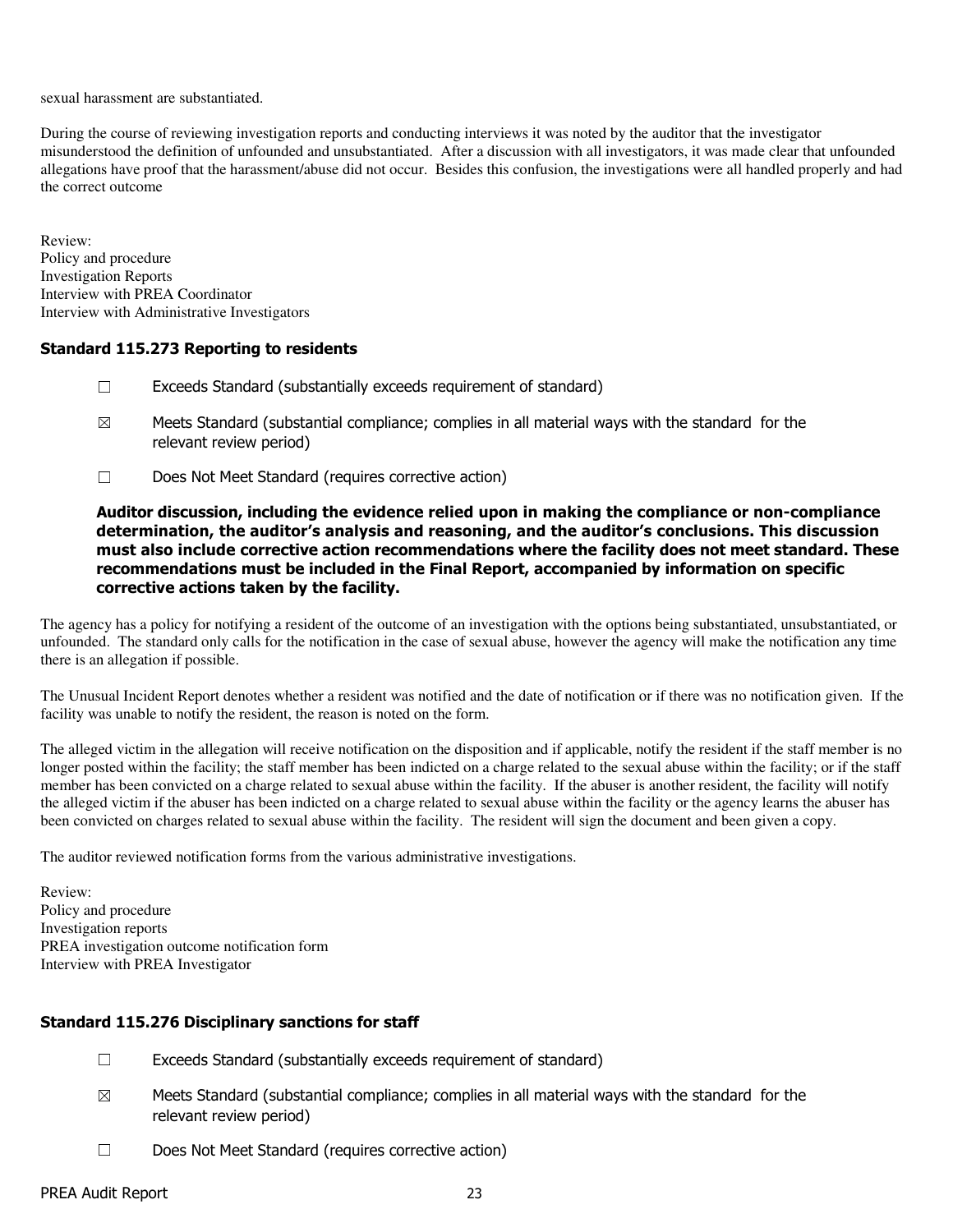### Auditor discussion, including the evidence relied upon in making the compliance or non-compliance determination, the auditor's analysis and reasoning, and the auditor's conclusions. This discussion must also include corrective action recommendations where the facility does not meet standard. These recommendations must be included in the Final Report, accompanied by information on specific corrective actions taken by the facility.

The agency has a policy that subjects employees to discipline up to and including termination for violating the agency's sexual abuse and sexual harassment policies with termination being the discipline for employees who engage in sexual abuse. The facility had one allegation of staff sexual abuse during this audit cycle but the allegation was determined to be unfounded.

All staff interviewed understood that anyone engaging in sexual harassment will be disciplined according to agency policy and that they would be terminated for participating in sexual abuse. Staff indicated that they are required to report any suspicion to their immediate supervisor and that they would not have any issue reporting a coworker for violation of the zero tolerance policy.

The auditor reviewed agency policy, the employee handbook, and interviewed the PREA Coordinator and Human Resource Generalist to confirm the disciplinary process for employees found to have substantially engaged in sexual harassment or sexual abuse against residents. All agency leadership stated that any employee found to have engaged in sexual harassment will be immediately terminated from the facility and employees found to have engaged in sexual abuse will be immediately terminated and law enforcement would be notified.

Review: Policy and procedure Investigation report Interview with PREA Coordinator Interview with Human Resource Generalist Interview with random staff

## Standard 115.277 Corrective action for contractors and volunteers

- $\Box$  Exceeds Standard (substantially exceeds requirement of standard)
- $\boxtimes$  Meets Standard (substantial compliance; complies in all material ways with the standard for the relevant review period)
- ☐ Does Not Meet Standard (requires corrective action)

Auditor discussion, including the evidence relied upon in making the compliance or non-compliance determination, the auditor's analysis and reasoning, and the auditor's conclusions. This discussion must also include corrective action recommendations where the facility does not meet standard. These recommendations must be included in the Final Report, accompanied by information on specific corrective actions taken by the facility.

The facility has not had a report of sexual abuse or sexual harassment against a volunteer or contractor during this audit cycle. The agency's policy states that any allegation of sexual abuse would be reported to law enforcement and any relevant licensing body. The facility would prohibit any further interaction between contractors or volunteers with residents if there is a violation of the agency's sexual abuse or sexual harassment policies. All contractors and volunteers sign an acknowledgement of the policies.

Review: Policy and Procedure Interview with PREA Coordinator

## Standard 115.278 Disciplinary sanctions for residents

- ☐ Exceeds Standard (substantially exceeds requirement of standard)
- $\boxtimes$  Meets Standard (substantial compliance; complies in all material ways with the standard for the relevant review period)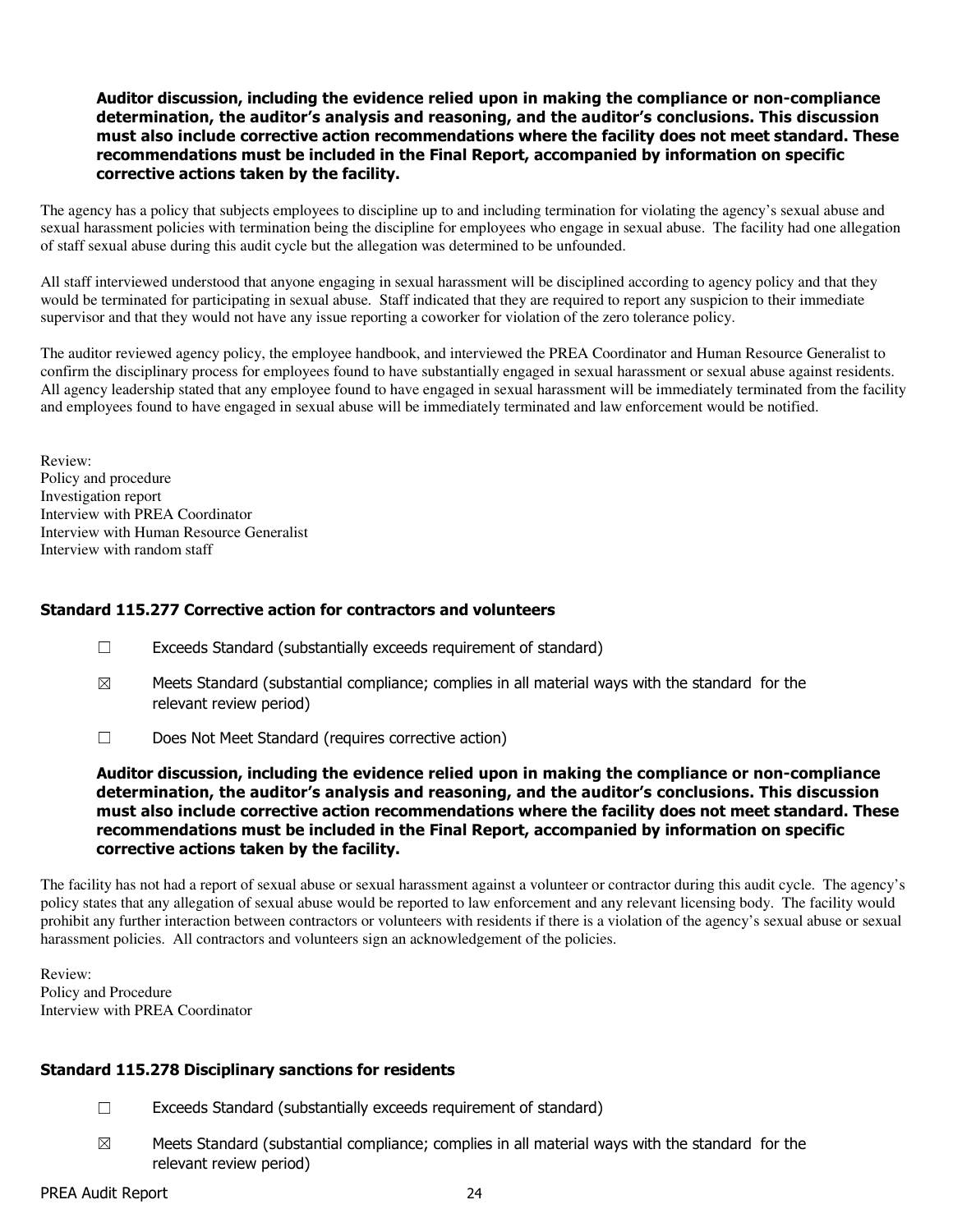☐ Does Not Meet Standard (requires corrective action)

## Auditor discussion, including the evidence relied upon in making the compliance or non-compliance determination, the auditor's analysis and reasoning, and the auditor's conclusions. This discussion must also include corrective action recommendations where the facility does not meet standard. These recommendations must be included in the Final Report, accompanied by information on specific corrective actions taken by the facility.

The facility has an appropriate policy that disciplines residents for a substantiated allegation of sexual abuse or sexual harassment or for a criminal finding of guilt for sexual abuse or harassment. The facility has had five allegations against resident during this audit cycle. All resident that have been found to have violated that agency's zero tolerance policy have been unsuccessfully terminated from the facility. Allegations that have been referred for a criminal investigation have not resulted in a guilty finding.

The resident handbook clearly defines the agency's rule violations and the possible sanctions. Each resident is given a handbook at intake and staff reviews the handbook, specifically the disciplinary policies, with each resident. The Program Manager also reviews these policies with residents during orientation group.

During resident interviews, all residents stated that they received a handbook at intake and that staff reviewed the disciplinary policies with them. Each resident was able to identify the sanctions that accompany a substantiated allegation of sexual abuse or sexual harassment or a criminal finding of guilt.

Review: Policy and procedure Resident handbook Orientation curriculum Interview with Program Manager Interview with residents

## Standard 115.282 Access to emergency medical and mental health services

- $\Box$  Exceeds Standard (substantially exceeds requirement of standard)
- $\boxtimes$  Meets Standard (substantial compliance; complies in all material ways with the standard for the relevant review period)
- ☐ Does Not Meet Standard (requires corrective action)

Auditor discussion, including the evidence relied upon in making the compliance or non-compliance determination, the auditor's analysis and reasoning, and the auditor's conclusions. This discussion must also include corrective action recommendations where the facility does not meet standard. These recommendations must be included in the Final Report, accompanied by information on specific corrective actions taken by the facility.

The agency has a policy requiring the facility to have a MOU with a medical and mental health facility to ensure that victims of sexual abuse receive timely, unimpeded access to emergency medical treatment and crisis intervention services, the nature and scope of which are determined by medical and mental health practitioners according to their medical judgement. The facility is also required to provide timely information about and timely access to emergency contraception and sexually transmitted infections prophylaxis. All services are to be provided to the resident free of charge.

The facility has MOU's with Ohio Health to provide emergency medical services to any sexual abuse victim in the facility and Ohio Health's agreement with SARNCO to provide Crisis Intervention services to victims of sexual abuse. These services have been verified to be free of charge to the resident. A trained emotional support employee will take preliminary steps to help the victim if no qualified medical or mental health practitioners are on duty at the time of the report.

The facility has not used Ohio Health for forensic medical examination during this audit cycle. The facility has offered victims of sexual harassment and sexual abuse emotional supportive services. Some clients have received services from the community and others requested to use staff as support personnel.

PREA Audit Report 25 Review: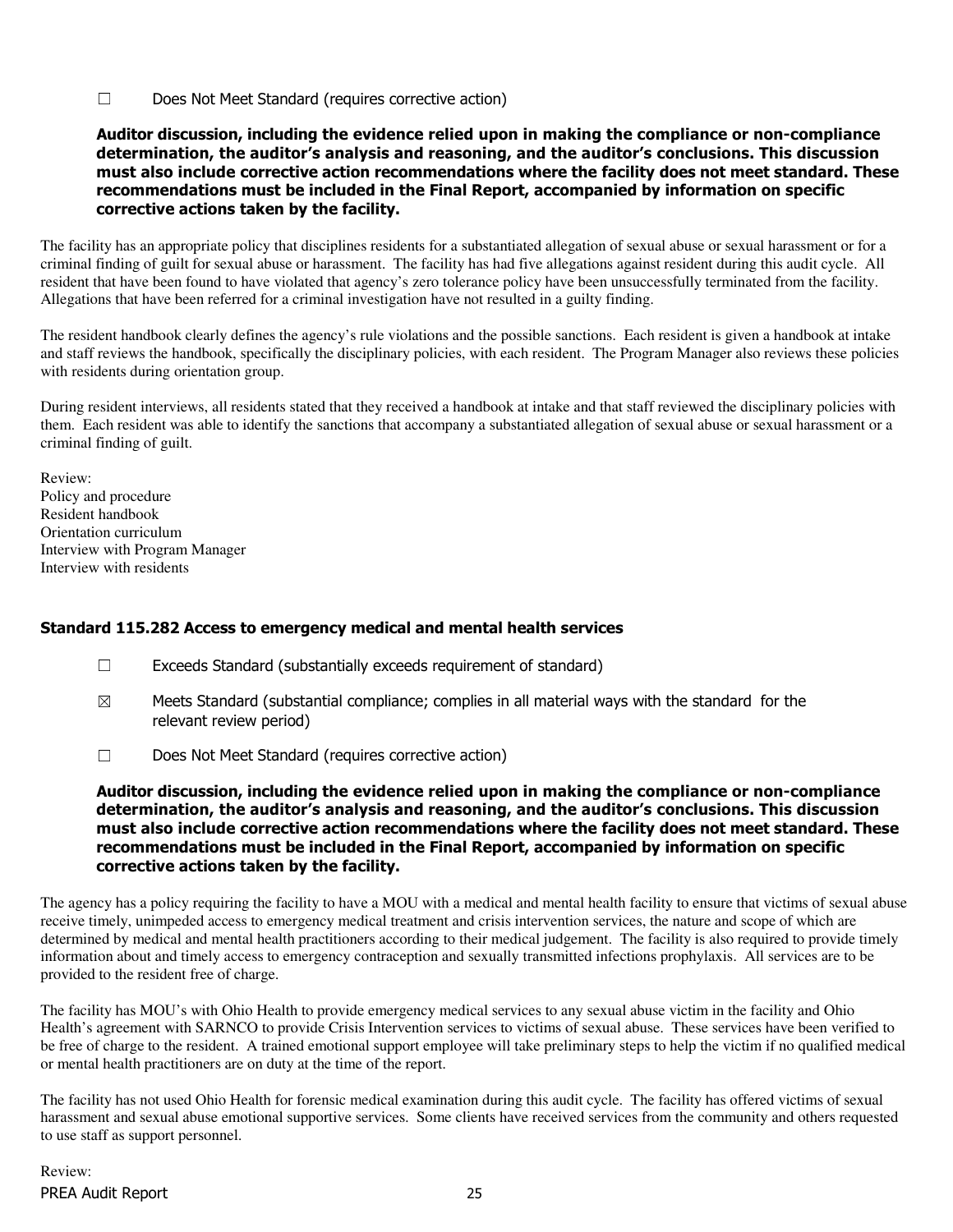Policy and procedure MOU with Ohio Health Interview with PREA Coordinator Interview with Clinical Supervisor Ohio Health website

## Standard 115.283 Ongoing medical and mental health care for sexual abuse victims and abusers

- ☐ Exceeds Standard (substantially exceeds requirement of standard)
- $\boxtimes$  Meets Standard (substantial compliance; complies in all material ways with the standard for the relevant review period)
- ☐ Does Not Meet Standard (requires corrective action)

Auditor discussion, including the evidence relied upon in making the compliance or non-compliance determination, the auditor's analysis and reasoning, and the auditor's conclusions. This discussion must also include corrective action recommendations where the facility does not meet standard. These recommendations must be included in the Final Report, accompanied by information on specific corrective actions taken by the facility.

The agency has a policy to offer medical and mental health evaluations and treatment if needed to residents who have been victimized by sexual abuse in any prison, jail, lockup, or juvenile facility. If needed, the resident will receive follow up services, treatment plans, and continued care upon a transfer or placement in another facility or released from custody.

All victims of sexual abuse while incarcerated will be offered tests for sexually transmitted infections. The facility does not house female offenders.

These services would be provided by Ohio Health and SARNCO, both community facilities. These services will be offered free of charge to the victim regardless of whether the victim names the abuser or cooperates with the investigation.

Any known resident on resident abuser will be offered treatment when deemed appropriate by a mental health practitioner within 60 days of learning of such history.

The facility has not had a resident who was victimized while in a prison, jail, lockup, or juvenile facility. The facility has not had any known resident on resident abusers.

Review: Policy and procedure MOU with Ohio Health Ohio Health website SARNCO website Interview with PREA Coordinator

## Standard 115.286 Sexual abuse incident reviews

- ☐ Exceeds Standard (substantially exceeds requirement of standard)
- $\boxtimes$  Meets Standard (substantial compliance; complies in all material ways with the standard for the relevant review period)
- ☐ Does Not Meet Standard (requires corrective action)

Auditor discussion, including the evidence relied upon in making the compliance or non-compliance determination, the auditor's analysis and reasoning, and the auditor's conclusions. This discussion must also include corrective action recommendations where the facility does not meet standard. These recommendations must be included in the Final Report, accompanied by information on specific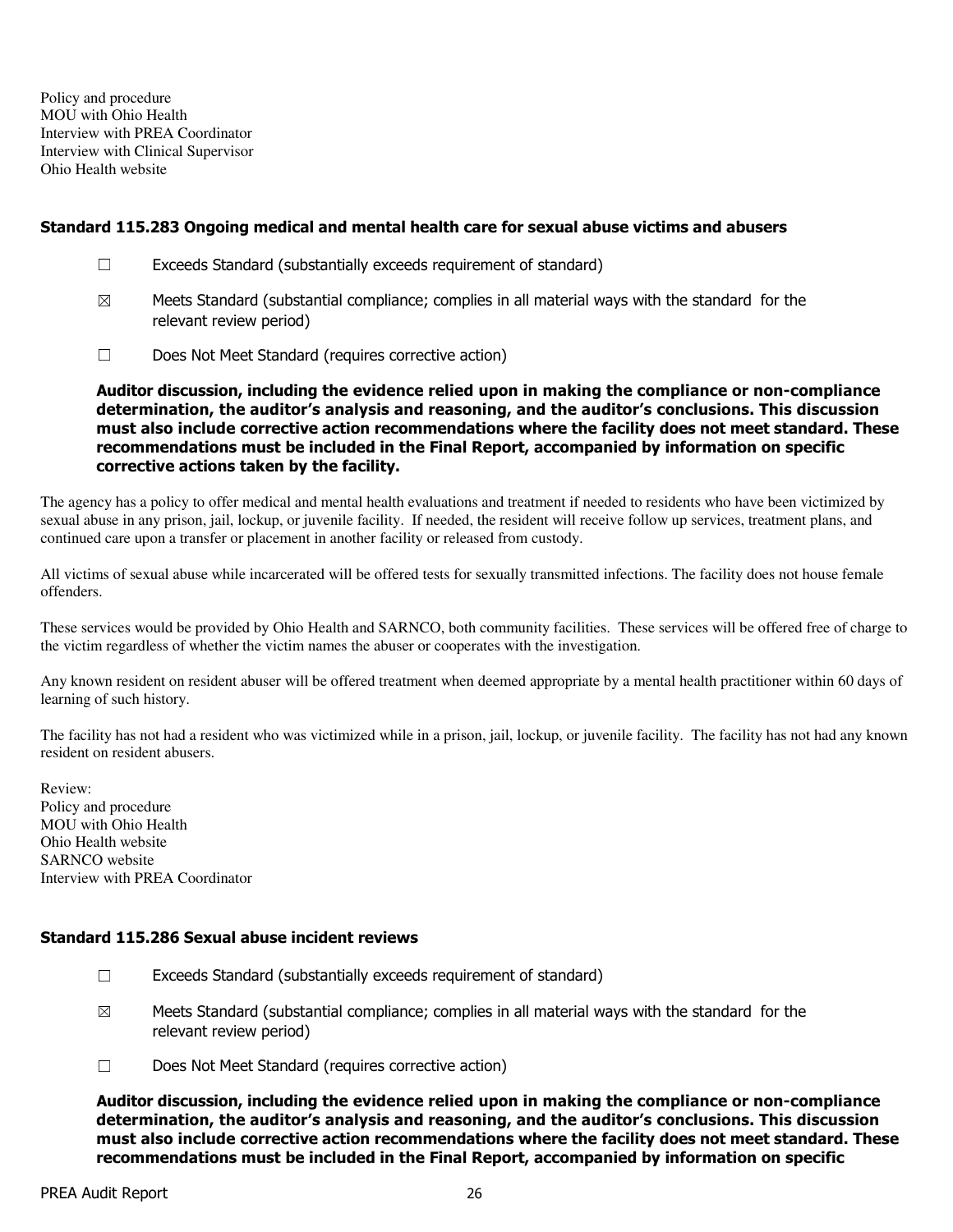## corrective actions taken by the facility.

The agency has a policy requiring a Sexual Abuse Review Team review all substantiated and unsubstantiated allegations of sexual abuse within 30 days from the conclusion of the investigation. The team will include the PREA Coordinator, Program Manager, Clinical Supervisor, and PREA investigator. Other staff members will be asked to provide input include line staff and medical and mental health practitioners.

The team will review whether there needs to be a change to policy or practice in order to better prevent, detect, or respond to sexual abuse; consider if the sexual abuse was motivated by race, ethnicity, gender identity, LGBTI identification, status or perceived status, gang affiliation, or any other group dynamics; any physical barriers that enabled the abuse; adequacy of staffing levels; and need for augmented monitoring technology.

The team will document their findings in a report and make any recommendations for improvement. The report with be submitted to the facility head and PREA compliance manager.

The facility will document how they implemented the recommendations or reasons for not doing so.

#### CORRECTIVE ACTION:

The current review form the SART team completes does not include the consideration of whether the incident or allegation was motivated by race; ethnicity; gender identity; lesbian, gay, bisexual, transgender, intersex, or gender non-conforming status or perceived status; or gang affiliation; or was motivated or otherwise caused by other group dynamics at the facility. The review should also include an assessment of the adequacy of staffing levels in that area during different shift.

#### FACILITY RESONSE:

The facility has developed a new SART review form. The new form includes an assessment of the motivation for the allegation, which includes all the above status. The form also includes an assessment of staffing vulnerabilities.

Review: Policy and procedure SART checklist SART team debriefing Interview with PREA Coordinator \*New SART checklist form

## Standard 115.287 Data collection

- ☐ Exceeds Standard (substantially exceeds requirement of standard)
- $\boxtimes$  Meets Standard (substantial compliance; complies in all material ways with the standard for the relevant review period)
- ☐ Does Not Meet Standard (requires corrective action)

#### Auditor discussion, including the evidence relied upon in making the compliance or non-compliance determination, the auditor's analysis and reasoning, and the auditor's conclusions. This discussion must also include corrective action recommendations where the facility does not meet standard. These recommendations must be included in the Final Report, accompanied by information on specific corrective actions taken by the facility.

The Program Director and PREA Coordinator are responsible for collecting data for every allegation of sexual abuse at the facility. The facility is using a standardized instrument and includes definitions. The information is aggregated annually and documented in an annual report which is posted on the agency's website. The data collected is enough to answers all questions on the most recent version of the Survey of Sexual Violence conducted by the Department of Justice. The PREA Coordinator will retain all information collected for at least 10 years.

Review: Policy and procedure Annual report Agency website

PREA Audit Report 27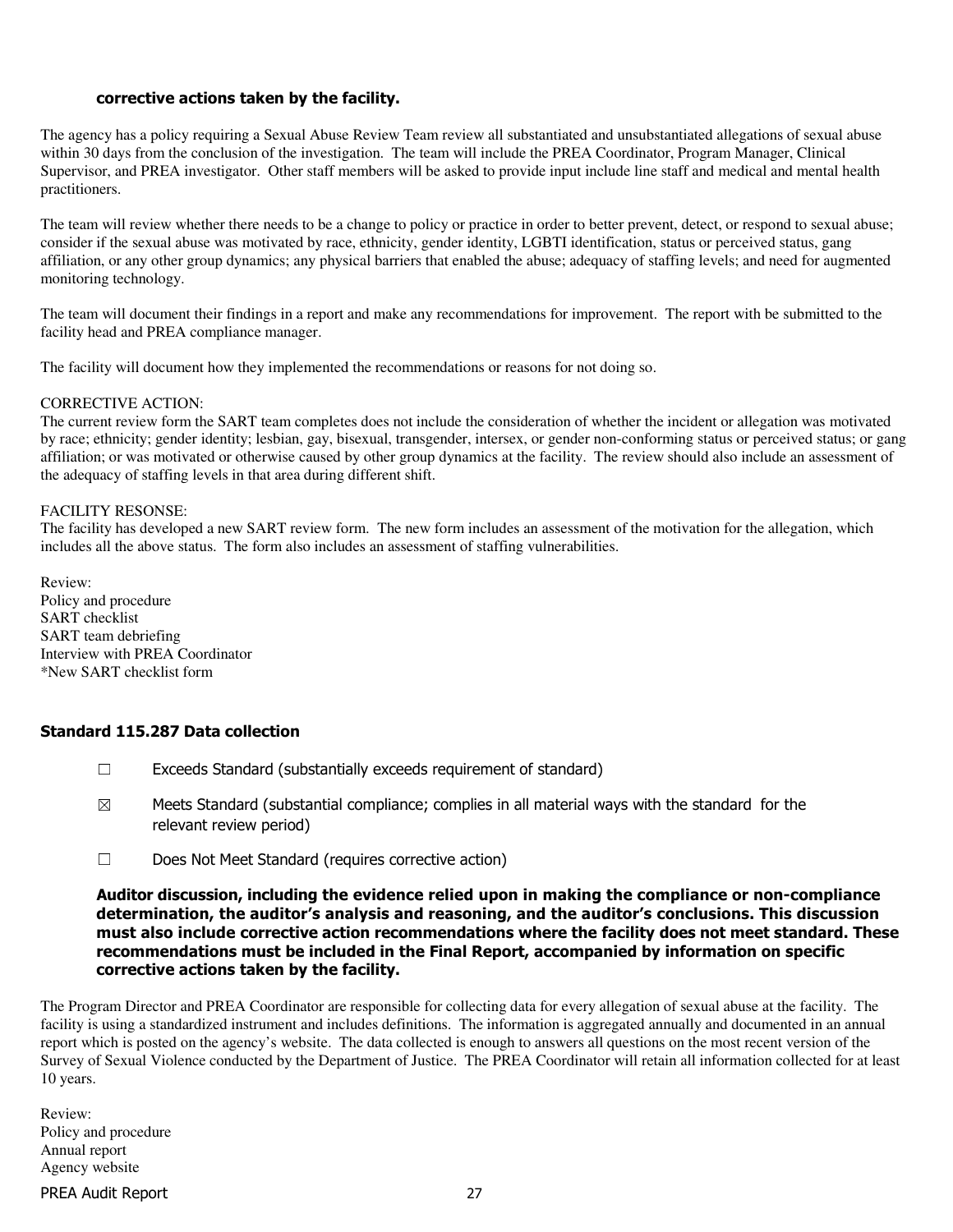Standardized data collection report Interview with PREA Coordinator

## Standard 115.288 Data review for corrective action

- ☐ Exceeds Standard (substantially exceeds requirement of standard)
- $\boxtimes$  Meets Standard (substantial compliance; complies in all material ways with the standard for the relevant review period)
- ☐ Does Not Meet Standard (requires corrective action)

Auditor discussion, including the evidence relied upon in making the compliance or non-compliance determination, the auditor's analysis and reasoning, and the auditor's conclusions. This discussion must also include corrective action recommendations where the facility does not meet standard. These recommendations must be included in the Final Report, accompanied by information on specific corrective actions taken by the facility.

The agency has a policy for developing an annual PREA report which documents how the facility assess and improves the effectiveness of its sexual abuse prevention, detection, and response policies, practices, and training. The report identifies problem areas and corrective action taken. The report has relevant information for the facility and the agency as a whole.

A review of the report shows that the facility documented this information as well as a comparison of the current year's data and corrective actions with those from prior years and includes an assessment of the agency's progress in addressing sexual abuse.

The report is posted on the agency's website and does not include any identifying information that could jeopardize the safety and security of the facility.

Review: Policy and procedure PREA annual report Interview with PREA Coordinator Interview with Director of Compliance and Quality Improvement

## Standard 115.289 Data storage, publication, and destruction

- $\Box$  Exceeds Standard (substantially exceeds requirement of standard)
- $\boxtimes$  Meets Standard (substantial compliance; complies in all material ways with the standard for the relevant review period)
- ☐ Does Not Meet Standard (requires corrective action)

Auditor discussion, including the evidence relied upon in making the compliance or non-compliance determination, the auditor's analysis and reasoning, and the auditor's conclusions. This discussion must also include corrective action recommendations where the facility does not meet standard. These recommendations must be included in the Final Report, accompanied by information on specific corrective actions taken by the facility.

The PREA Coordinator is responsible for the collection and secure retention of all data collected pursuant to standard 115.287. The data collected will be retained for 10 years. The Coordinator takes all collected information from each facility under the Volunteers of America of Greater Ohio umbrella and creates an annual report which is published on the agency's website after approval from the Executive Vice President.

The report does not contain any personal identifiers or any information that could jeopardize the safety and security of any facility.

Review:

## PREA Audit Report 28